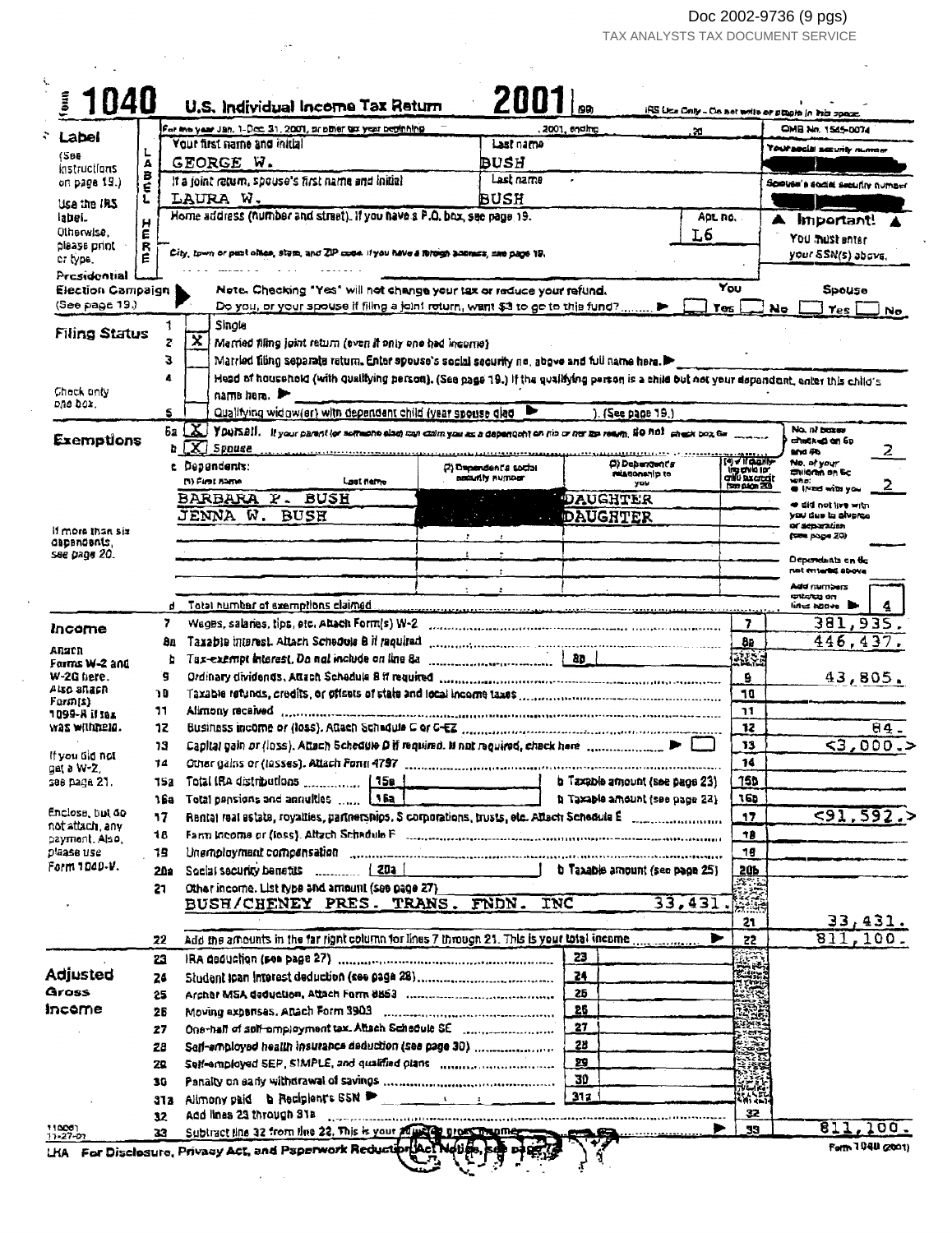Doc 2002-9736 (9 pgs)

 $\hat{\mathbf{v}}$ 

 $\mathcal{F}_{\bullet}$ 

Ļ,

l.

| TAX ANALYSTS TAX DOCUMENT SERVICE |  |  |
|-----------------------------------|--|--|
|-----------------------------------|--|--|

| Apr-                                       |                         |                                                                                                                                                                                                                                |                |                                             |
|--------------------------------------------|-------------------------|--------------------------------------------------------------------------------------------------------------------------------------------------------------------------------------------------------------------------------|----------------|---------------------------------------------|
| PANTI TUHU (KWY) J                         |                         | マロワー<br><b>NE SHARMANN IN RECOVERANCE</b><br>17.8                                                                                                                                                                              |                |                                             |
| Tax and                                    | 34.                     | Amount from line 33 (adjusted gross income) concernational concernment concernment concernments                                                                                                                                | 34             | 811,100                                     |
| <b>Cradits</b>                             |                         | Bland: Spouse was 55 or older.<br>35a Check it: [11] You ware 65 of plant.<br>Blind.                                                                                                                                           | 医腰             |                                             |
| Standard:<br>Dequation for "               |                         | Add the number of boxes checked above and enter the total here manuscription of the authority of 35a                                                                                                                           |                |                                             |
| a Peoplo who                               |                         | b if you are maried filling supergrave and your process formates destinations, ar you were a dual-states allon,                                                                                                                | gr.            |                                             |
| checked Bhy                                | 35                      | Remized deductions (from Schedule A) or your standard deduction (see left margin) manufacture contains                                                                                                                         | 36             | 99,647.                                     |
| pas on the 35m<br>or 350 ar <del>wna</del> | 37                      | Subtract line 36 from line 34                                                                                                                                                                                                  | 17             | 711,453                                     |
| ಮಗಿ ರಿಶಿ ರವ್ಯಗಾಯ<br>as a depoboant.        | 38                      | If line 34 is \$99,725 or less, multiply \$2,900 by the total number of exemptions claimed on line 6d. If line 34                                                                                                              |                |                                             |
|                                            |                         |                                                                                                                                                                                                                                | 38             |                                             |
|                                            | 39                      |                                                                                                                                                                                                                                | 38             | 711,453.                                    |
| <b>* All others:</b>                       | 40                      |                                                                                                                                                                                                                                |                |                                             |
| Single,                                    | 41                      |                                                                                                                                                                                                                                | 40             | 250,221.                                    |
| 54,550                                     |                         |                                                                                                                                                                                                                                | 41             |                                             |
| Head of<br>nousehous.                      | 42                      | Add lines 40 and 41 communication and continuous construction of the communication of the contract of the contract of the contract of the contract of the contract of the contract of the contract of the contract of the cont | 42             | 250,221.                                    |
| 56,650                                     | 43                      | Foreign tax credit. Attach Form 1116 if required (immunous continuous continuous)<br>43<br>19.                                                                                                                                 | <b>RTT</b>     |                                             |
| Marriad Bind<br>minty or                   | 44                      | 84                                                                                                                                                                                                                             |                |                                             |
| Qualliying<br>widow <b>ish</b>             | 45                      | 45                                                                                                                                                                                                                             |                |                                             |
| \$7.DO                                     | 46                      | 45                                                                                                                                                                                                                             |                |                                             |
| мантей бінур<br>лераниру,                  | 47                      | 47                                                                                                                                                                                                                             | F.             |                                             |
| \$1,600                                    | 48.                     | 48                                                                                                                                                                                                                             | $\mathbb{R}$ . |                                             |
|                                            | 49                      | 49                                                                                                                                                                                                                             |                |                                             |
|                                            | 50                      | 医缘<br>Chericredits from: a <b>Et Form 3800</b> b <b>Et Form 8396</b>                                                                                                                                                           |                |                                             |
|                                            |                         | $\frac{1}{2}$ Form 8801<br>o l<br>$\Box$ Form (specity). $\Box$                                                                                                                                                                | <u>ers</u>     |                                             |
|                                            | 51                      |                                                                                                                                                                                                                                | 51             |                                             |
|                                            | 52                      |                                                                                                                                                                                                                                | 52             | 250,202.                                    |
| Other                                      | 53                      |                                                                                                                                                                                                                                | 53             |                                             |
| Taxes                                      | 54                      | Social security and Medicare tax on tip income not reported to employer, Amen Form 4137 manuscriptions.                                                                                                                        | 54             |                                             |
|                                            | 55.                     |                                                                                                                                                                                                                                | 55             |                                             |
|                                            | 56                      |                                                                                                                                                                                                                                | 56             |                                             |
|                                            | 57                      | Household employment taxes, Attach Schedule H Manufacture Communications communications and contract to                                                                                                                        | 57             |                                             |
|                                            | 58.                     |                                                                                                                                                                                                                                | 58             | 250, 202.                                   |
| Payments 59                                |                         | 118,544.<br>59                                                                                                                                                                                                                 |                |                                             |
|                                            | 60                      | 127,220<br>2001 estimated tax payments and amount applied from 2000 return (incomercial<br>60                                                                                                                                  |                |                                             |
| Il you have                                |                         | 512                                                                                                                                                                                                                            |                |                                             |
| a quashiru:<br>ವಚನೆ, ಕರ್ನಾಟ                |                         | b Nontaxable earned income $\boxed{67b}$<br><u> 사용</u>                                                                                                                                                                         |                |                                             |
| Screpuls ElC.                              | 62                      | 408.<br>Excess social security and RRTA tax withheld (see page 51) STMT 3.<br>62                                                                                                                                               |                |                                             |
|                                            | 63                      | 63                                                                                                                                                                                                                             |                |                                             |
|                                            | Вđ                      | 64                                                                                                                                                                                                                             |                |                                             |
|                                            | 65                      | Other payments. Check if from $\mathfrak{b}$ $\Box$ Form 2439 $\mathfrak{b}$ $\Box$ Form 4135<br>15                                                                                                                            | 高端             |                                             |
|                                            | 66                      | ►<br>Add lines 59, 60, 61a, and 62 through 65. These are your total payments                                                                                                                                                   | 66             | 246,172                                     |
| Rafund                                     |                         | If line 66 is more than tine 58, subtract line 58 from line 66, This is the amount you overpaid                                                                                                                                | 57             |                                             |
| Diregi                                     |                         | 682 Amount of line 67 you want relunded to you                                                                                                                                                                                 | 68a            |                                             |
| qepatit?<br>See page 51                    | Ð                       | Routing<br>$\blacktriangleright$ £ Type<br><b>Charging</b><br>Sevinas<br><b>Amout</b>                                                                                                                                          |                |                                             |
| ះពថ ពី៥ ព្រ 68b,<br>බද්ද කාර බිව්ය         | 69                      | Amount of line 67 you want applied to your 2002 extimated tax<br>68                                                                                                                                                            | - 3            |                                             |
| Amount                                     | 70                      | Amount you owe. Subtract line 66 from line 58. For datalls on how to pay, see page 52<br>э                                                                                                                                     | نقرب<br>70     | 4,030                                       |
| <u>You Owe</u>                             | 71                      | Estimated tax penalty, Also include on line 70<br>71                                                                                                                                                                           |                | للاتا بالواليوي                             |
|                                            |                         | Do you want to allow another person to discuss this return with the IRS (see page 53)?<br>Yes_Complete the following.                                                                                                          |                | No                                          |
| Third Party                                |                         | Phane<br>Dasignea's                                                                                                                                                                                                            |                | Personal identification                     |
| Designee                                   |                         | no. D<br>name i <del>≫</del>                                                                                                                                                                                                   | number (PIN)   |                                             |
|                                            |                         | Under ponalties of perjury, I design mot i nove contrined this return and accompanying achesting conditions and to motel of the best of thy immediate and belief, may are true, correct,                                       |                |                                             |
| Sign                                       |                         | and complete. Declaration of property foller than bargary of is hagog on all his primaling of which propose has any knowledge.<br>6.P<br>7K.C T<br><b>Your accupation</b><br>Your signesure AUDR                               |                | Day time proces number                      |
| Hare<br>Tinuder Tiliol.                    |                         | ج 16 جا<br>PRESIDENT                                                                                                                                                                                                           |                |                                             |
| See page 19.<br>Keep h CODY                |                         | Syeupe's accumption<br>Oalo<br>bath must sign<br>Speared's signature, if a loint mount.                                                                                                                                        |                |                                             |
| har yesur                                  |                         | FIRST LADY                                                                                                                                                                                                                     |                |                                             |
| ಗಮಾರು,                                     |                         | Dar<br>Charr ij parf                                                                                                                                                                                                           |                | يتجدد<br>$\cdots$<br>Proparet's SSN or PTIN |
| Paid                                       | Propany's'<br>signature | <del>anglayed</del>                                                                                                                                                                                                            |                |                                             |
| Preparer's                                 |                         | ΈN                                                                                                                                                                                                                             |                |                                             |
| Use Only                                   |                         | דמ) מתפק 3 הדורה<br>Рпопо па                                                                                                                                                                                                   |                |                                             |
|                                            |                         | yours if salvem-<br>player), andress.                                                                                                                                                                                          |                |                                             |
|                                            | ඇර 20 අංශ <b>-</b>      |                                                                                                                                                                                                                                |                |                                             |

 $^{11002}_{1122201}$ 

 $\epsilon$ 

 $\overline{\phantom{a}}$ 

 $\bar{z}$ 

 $\hat{\boldsymbol{\beta}}$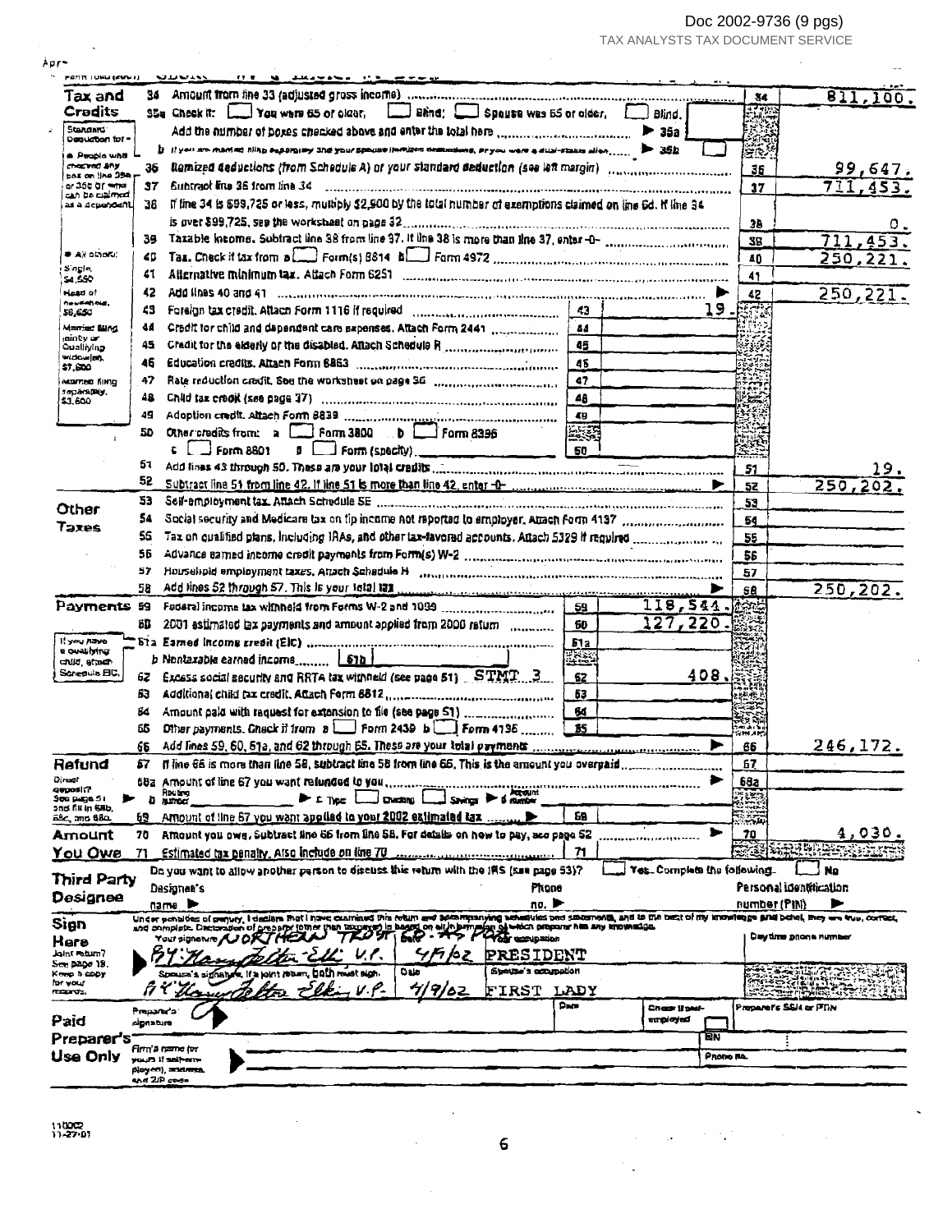Doc 2002-9736 (9 pgs)

TAX ANALYSTS TAX DOCUMENT SERVICE

| Department of the Treasury<br>Soe instructions for Schedules A and B (Form 1040).<br><b>&gt;</b> Attach to Form 1040.<br><b>AJ 91</b><br>Internal Revenue Service<br>Name(s) shown on Farm 1040<br>GEORGE W. & LAURA W. BUSH<br>BR<br>Caution. Do not include expenses reimoursed or paid by others.<br>Medical<br>Medical and dental expenses (see page A-2) (intermal construction continuous construction<br>n,<br>1<br>and<br>्रा<br><u> 1999 - Jan Bar</u><br>2<br>Dental<br>з<br><b>Expenses</b><br>Subtract line 3 from line 1. If line 3 is more than line 1, enter-0-<br>4.<br>4<br><b>Taxes You</b><br>5<br>5<br>Paid<br>6<br>Real astate taxes (see page A-2) www.communication.com/entrum.communication<br>6<br>$\overline{7}$<br>7<br>lSee<br>藻<br>Other taxes. List type and amount<br>pape A-2.)<br>8.<br>鱜<br>AD VALOREM TAXES<br>18,823.<br>B<br>___ <b>___</b> ____ <b>______</b> ______<br>s<br>9<br>10<br>10<br>Interest<br>東海線<br>Home mortgage interact not reported to you on Form 1098. If paid to the person<br>11<br>You Paid<br>from whom you bought the home, see page A-1 and show that person's name,<br><b>See</b><br>identifying no., and address<br>раде А.З.)<br>11<br>Note:<br>Personal<br>172<br>12.<br>interest is<br>l¶3⊦<br>Investment Interest. Attach Form 4952 if required. (See page A-3.)<br>าว<br>nat<br>deductible.<br>14<br>14<br>83<br>Gifts by cash or check. If you made any gift of \$250 or more,<br>Gifts to<br>15.<br>82,700.<br>15<br>Charity<br>鬻<br>16 Other than by cash of check. If any gift of \$250 or more, see page A-4.<br>it you made a<br>cift and got <b>a</b><br>$\vert$ 17<br>cenem for it.<br>Carry over from prior year encouragement in the continuum continuum continuum continuum<br>17.<br>see page A≈4.<br>18<br>- 8<br>Casualiy and<br><b>Then Losses</b><br>19<br>19.<br>Unreimbursed employee expenses - job travel, union dues, job education, etc.<br>20 .<br>Jab Expenses<br>and Most<br>You must attach Form 2106 or 2106-EZ if required. (See page A-5.)<br><b>Other</b><br>ಾತಿ<br>Miscolianeous<br>20<br>Oaductions<br>_________________________<br>1,250<br>21<br>21<br>Other expenses - investment, safe depeck box, etc. List type and amount<br>► SËE STATEMENT 4<br>(See<br>page A-5 for<br><b>BIDENSES 10</b><br>deduct hore.)<br>33,441<br>22<br>34,691<br>23<br>23<br>811,100 __ <b>图</b><br>24<br>16,222.<br>25<br>25<br>28<br>26<br>27<br>Other - from list on page A-6. Ust type and amount<br><b>Other</b><br>Miscallaneous<br>Dequetions<br>27<br>STMT 5<br>is Form 1040, line 34, sver \$132,950 (ever \$66,475 if married filing separately)?<br>Total<br>28<br>No. Your deduction is not limited. Add the amounts in the far right column<br>tternized<br>28 | (Schedule B is on page 2) |  |                           |
|--------------------------------------------------------------------------------------------------------------------------------------------------------------------------------------------------------------------------------------------------------------------------------------------------------------------------------------------------------------------------------------------------------------------------------------------------------------------------------------------------------------------------------------------------------------------------------------------------------------------------------------------------------------------------------------------------------------------------------------------------------------------------------------------------------------------------------------------------------------------------------------------------------------------------------------------------------------------------------------------------------------------------------------------------------------------------------------------------------------------------------------------------------------------------------------------------------------------------------------------------------------------------------------------------------------------------------------------------------------------------------------------------------------------------------------------------------------------------------------------------------------------------------------------------------------------------------------------------------------------------------------------------------------------------------------------------------------------------------------------------------------------------------------------------------------------------------------------------------------------------------------------------------------------------------------------------------------------------------------------------------------------------------------------------------------------------------------------------------------------------------------------------------------------------------------------------------------------------------------------------------------------------------------------------------------------------------------------------------------------------------------------------------------------------------------------------------------------------------------------------------------------------------------------------------------------------------------------------------------------------------------------------------------------------------------------------------------------------------------------------------------------|---------------------------|--|---------------------------|
|                                                                                                                                                                                                                                                                                                                                                                                                                                                                                                                                                                                                                                                                                                                                                                                                                                                                                                                                                                                                                                                                                                                                                                                                                                                                                                                                                                                                                                                                                                                                                                                                                                                                                                                                                                                                                                                                                                                                                                                                                                                                                                                                                                                                                                                                                                                                                                                                                                                                                                                                                                                                                                                                                                                                                                    |                           |  | avride No.                |
|                                                                                                                                                                                                                                                                                                                                                                                                                                                                                                                                                                                                                                                                                                                                                                                                                                                                                                                                                                                                                                                                                                                                                                                                                                                                                                                                                                                                                                                                                                                                                                                                                                                                                                                                                                                                                                                                                                                                                                                                                                                                                                                                                                                                                                                                                                                                                                                                                                                                                                                                                                                                                                                                                                                                                                    |                           |  | YOUR SCOIN SOCURE RUTHDOT |
|                                                                                                                                                                                                                                                                                                                                                                                                                                                                                                                                                                                                                                                                                                                                                                                                                                                                                                                                                                                                                                                                                                                                                                                                                                                                                                                                                                                                                                                                                                                                                                                                                                                                                                                                                                                                                                                                                                                                                                                                                                                                                                                                                                                                                                                                                                                                                                                                                                                                                                                                                                                                                                                                                                                                                                    |                           |  |                           |
|                                                                                                                                                                                                                                                                                                                                                                                                                                                                                                                                                                                                                                                                                                                                                                                                                                                                                                                                                                                                                                                                                                                                                                                                                                                                                                                                                                                                                                                                                                                                                                                                                                                                                                                                                                                                                                                                                                                                                                                                                                                                                                                                                                                                                                                                                                                                                                                                                                                                                                                                                                                                                                                                                                                                                                    |                           |  |                           |
|                                                                                                                                                                                                                                                                                                                                                                                                                                                                                                                                                                                                                                                                                                                                                                                                                                                                                                                                                                                                                                                                                                                                                                                                                                                                                                                                                                                                                                                                                                                                                                                                                                                                                                                                                                                                                                                                                                                                                                                                                                                                                                                                                                                                                                                                                                                                                                                                                                                                                                                                                                                                                                                                                                                                                                    |                           |  |                           |
|                                                                                                                                                                                                                                                                                                                                                                                                                                                                                                                                                                                                                                                                                                                                                                                                                                                                                                                                                                                                                                                                                                                                                                                                                                                                                                                                                                                                                                                                                                                                                                                                                                                                                                                                                                                                                                                                                                                                                                                                                                                                                                                                                                                                                                                                                                                                                                                                                                                                                                                                                                                                                                                                                                                                                                    |                           |  |                           |
|                                                                                                                                                                                                                                                                                                                                                                                                                                                                                                                                                                                                                                                                                                                                                                                                                                                                                                                                                                                                                                                                                                                                                                                                                                                                                                                                                                                                                                                                                                                                                                                                                                                                                                                                                                                                                                                                                                                                                                                                                                                                                                                                                                                                                                                                                                                                                                                                                                                                                                                                                                                                                                                                                                                                                                    |                           |  |                           |
|                                                                                                                                                                                                                                                                                                                                                                                                                                                                                                                                                                                                                                                                                                                                                                                                                                                                                                                                                                                                                                                                                                                                                                                                                                                                                                                                                                                                                                                                                                                                                                                                                                                                                                                                                                                                                                                                                                                                                                                                                                                                                                                                                                                                                                                                                                                                                                                                                                                                                                                                                                                                                                                                                                                                                                    |                           |  |                           |
|                                                                                                                                                                                                                                                                                                                                                                                                                                                                                                                                                                                                                                                                                                                                                                                                                                                                                                                                                                                                                                                                                                                                                                                                                                                                                                                                                                                                                                                                                                                                                                                                                                                                                                                                                                                                                                                                                                                                                                                                                                                                                                                                                                                                                                                                                                                                                                                                                                                                                                                                                                                                                                                                                                                                                                    |                           |  |                           |
|                                                                                                                                                                                                                                                                                                                                                                                                                                                                                                                                                                                                                                                                                                                                                                                                                                                                                                                                                                                                                                                                                                                                                                                                                                                                                                                                                                                                                                                                                                                                                                                                                                                                                                                                                                                                                                                                                                                                                                                                                                                                                                                                                                                                                                                                                                                                                                                                                                                                                                                                                                                                                                                                                                                                                                    |                           |  |                           |
|                                                                                                                                                                                                                                                                                                                                                                                                                                                                                                                                                                                                                                                                                                                                                                                                                                                                                                                                                                                                                                                                                                                                                                                                                                                                                                                                                                                                                                                                                                                                                                                                                                                                                                                                                                                                                                                                                                                                                                                                                                                                                                                                                                                                                                                                                                                                                                                                                                                                                                                                                                                                                                                                                                                                                                    |                           |  |                           |
|                                                                                                                                                                                                                                                                                                                                                                                                                                                                                                                                                                                                                                                                                                                                                                                                                                                                                                                                                                                                                                                                                                                                                                                                                                                                                                                                                                                                                                                                                                                                                                                                                                                                                                                                                                                                                                                                                                                                                                                                                                                                                                                                                                                                                                                                                                                                                                                                                                                                                                                                                                                                                                                                                                                                                                    |                           |  |                           |
|                                                                                                                                                                                                                                                                                                                                                                                                                                                                                                                                                                                                                                                                                                                                                                                                                                                                                                                                                                                                                                                                                                                                                                                                                                                                                                                                                                                                                                                                                                                                                                                                                                                                                                                                                                                                                                                                                                                                                                                                                                                                                                                                                                                                                                                                                                                                                                                                                                                                                                                                                                                                                                                                                                                                                                    |                           |  |                           |
|                                                                                                                                                                                                                                                                                                                                                                                                                                                                                                                                                                                                                                                                                                                                                                                                                                                                                                                                                                                                                                                                                                                                                                                                                                                                                                                                                                                                                                                                                                                                                                                                                                                                                                                                                                                                                                                                                                                                                                                                                                                                                                                                                                                                                                                                                                                                                                                                                                                                                                                                                                                                                                                                                                                                                                    |                           |  |                           |
|                                                                                                                                                                                                                                                                                                                                                                                                                                                                                                                                                                                                                                                                                                                                                                                                                                                                                                                                                                                                                                                                                                                                                                                                                                                                                                                                                                                                                                                                                                                                                                                                                                                                                                                                                                                                                                                                                                                                                                                                                                                                                                                                                                                                                                                                                                                                                                                                                                                                                                                                                                                                                                                                                                                                                                    |                           |  |                           |
|                                                                                                                                                                                                                                                                                                                                                                                                                                                                                                                                                                                                                                                                                                                                                                                                                                                                                                                                                                                                                                                                                                                                                                                                                                                                                                                                                                                                                                                                                                                                                                                                                                                                                                                                                                                                                                                                                                                                                                                                                                                                                                                                                                                                                                                                                                                                                                                                                                                                                                                                                                                                                                                                                                                                                                    |                           |  | 18,823.                   |
|                                                                                                                                                                                                                                                                                                                                                                                                                                                                                                                                                                                                                                                                                                                                                                                                                                                                                                                                                                                                                                                                                                                                                                                                                                                                                                                                                                                                                                                                                                                                                                                                                                                                                                                                                                                                                                                                                                                                                                                                                                                                                                                                                                                                                                                                                                                                                                                                                                                                                                                                                                                                                                                                                                                                                                    |                           |  |                           |
|                                                                                                                                                                                                                                                                                                                                                                                                                                                                                                                                                                                                                                                                                                                                                                                                                                                                                                                                                                                                                                                                                                                                                                                                                                                                                                                                                                                                                                                                                                                                                                                                                                                                                                                                                                                                                                                                                                                                                                                                                                                                                                                                                                                                                                                                                                                                                                                                                                                                                                                                                                                                                                                                                                                                                                    |                           |  |                           |
|                                                                                                                                                                                                                                                                                                                                                                                                                                                                                                                                                                                                                                                                                                                                                                                                                                                                                                                                                                                                                                                                                                                                                                                                                                                                                                                                                                                                                                                                                                                                                                                                                                                                                                                                                                                                                                                                                                                                                                                                                                                                                                                                                                                                                                                                                                                                                                                                                                                                                                                                                                                                                                                                                                                                                                    |                           |  |                           |
|                                                                                                                                                                                                                                                                                                                                                                                                                                                                                                                                                                                                                                                                                                                                                                                                                                                                                                                                                                                                                                                                                                                                                                                                                                                                                                                                                                                                                                                                                                                                                                                                                                                                                                                                                                                                                                                                                                                                                                                                                                                                                                                                                                                                                                                                                                                                                                                                                                                                                                                                                                                                                                                                                                                                                                    |                           |  |                           |
|                                                                                                                                                                                                                                                                                                                                                                                                                                                                                                                                                                                                                                                                                                                                                                                                                                                                                                                                                                                                                                                                                                                                                                                                                                                                                                                                                                                                                                                                                                                                                                                                                                                                                                                                                                                                                                                                                                                                                                                                                                                                                                                                                                                                                                                                                                                                                                                                                                                                                                                                                                                                                                                                                                                                                                    |                           |  |                           |
|                                                                                                                                                                                                                                                                                                                                                                                                                                                                                                                                                                                                                                                                                                                                                                                                                                                                                                                                                                                                                                                                                                                                                                                                                                                                                                                                                                                                                                                                                                                                                                                                                                                                                                                                                                                                                                                                                                                                                                                                                                                                                                                                                                                                                                                                                                                                                                                                                                                                                                                                                                                                                                                                                                                                                                    |                           |  |                           |
|                                                                                                                                                                                                                                                                                                                                                                                                                                                                                                                                                                                                                                                                                                                                                                                                                                                                                                                                                                                                                                                                                                                                                                                                                                                                                                                                                                                                                                                                                                                                                                                                                                                                                                                                                                                                                                                                                                                                                                                                                                                                                                                                                                                                                                                                                                                                                                                                                                                                                                                                                                                                                                                                                                                                                                    |                           |  |                           |
|                                                                                                                                                                                                                                                                                                                                                                                                                                                                                                                                                                                                                                                                                                                                                                                                                                                                                                                                                                                                                                                                                                                                                                                                                                                                                                                                                                                                                                                                                                                                                                                                                                                                                                                                                                                                                                                                                                                                                                                                                                                                                                                                                                                                                                                                                                                                                                                                                                                                                                                                                                                                                                                                                                                                                                    |                           |  |                           |
|                                                                                                                                                                                                                                                                                                                                                                                                                                                                                                                                                                                                                                                                                                                                                                                                                                                                                                                                                                                                                                                                                                                                                                                                                                                                                                                                                                                                                                                                                                                                                                                                                                                                                                                                                                                                                                                                                                                                                                                                                                                                                                                                                                                                                                                                                                                                                                                                                                                                                                                                                                                                                                                                                                                                                                    |                           |  |                           |
|                                                                                                                                                                                                                                                                                                                                                                                                                                                                                                                                                                                                                                                                                                                                                                                                                                                                                                                                                                                                                                                                                                                                                                                                                                                                                                                                                                                                                                                                                                                                                                                                                                                                                                                                                                                                                                                                                                                                                                                                                                                                                                                                                                                                                                                                                                                                                                                                                                                                                                                                                                                                                                                                                                                                                                    |                           |  |                           |
|                                                                                                                                                                                                                                                                                                                                                                                                                                                                                                                                                                                                                                                                                                                                                                                                                                                                                                                                                                                                                                                                                                                                                                                                                                                                                                                                                                                                                                                                                                                                                                                                                                                                                                                                                                                                                                                                                                                                                                                                                                                                                                                                                                                                                                                                                                                                                                                                                                                                                                                                                                                                                                                                                                                                                                    |                           |  |                           |
|                                                                                                                                                                                                                                                                                                                                                                                                                                                                                                                                                                                                                                                                                                                                                                                                                                                                                                                                                                                                                                                                                                                                                                                                                                                                                                                                                                                                                                                                                                                                                                                                                                                                                                                                                                                                                                                                                                                                                                                                                                                                                                                                                                                                                                                                                                                                                                                                                                                                                                                                                                                                                                                                                                                                                                    |                           |  |                           |
|                                                                                                                                                                                                                                                                                                                                                                                                                                                                                                                                                                                                                                                                                                                                                                                                                                                                                                                                                                                                                                                                                                                                                                                                                                                                                                                                                                                                                                                                                                                                                                                                                                                                                                                                                                                                                                                                                                                                                                                                                                                                                                                                                                                                                                                                                                                                                                                                                                                                                                                                                                                                                                                                                                                                                                    |                           |  |                           |
|                                                                                                                                                                                                                                                                                                                                                                                                                                                                                                                                                                                                                                                                                                                                                                                                                                                                                                                                                                                                                                                                                                                                                                                                                                                                                                                                                                                                                                                                                                                                                                                                                                                                                                                                                                                                                                                                                                                                                                                                                                                                                                                                                                                                                                                                                                                                                                                                                                                                                                                                                                                                                                                                                                                                                                    |                           |  | 82,700.                   |
|                                                                                                                                                                                                                                                                                                                                                                                                                                                                                                                                                                                                                                                                                                                                                                                                                                                                                                                                                                                                                                                                                                                                                                                                                                                                                                                                                                                                                                                                                                                                                                                                                                                                                                                                                                                                                                                                                                                                                                                                                                                                                                                                                                                                                                                                                                                                                                                                                                                                                                                                                                                                                                                                                                                                                                    |                           |  |                           |
|                                                                                                                                                                                                                                                                                                                                                                                                                                                                                                                                                                                                                                                                                                                                                                                                                                                                                                                                                                                                                                                                                                                                                                                                                                                                                                                                                                                                                                                                                                                                                                                                                                                                                                                                                                                                                                                                                                                                                                                                                                                                                                                                                                                                                                                                                                                                                                                                                                                                                                                                                                                                                                                                                                                                                                    |                           |  |                           |
|                                                                                                                                                                                                                                                                                                                                                                                                                                                                                                                                                                                                                                                                                                                                                                                                                                                                                                                                                                                                                                                                                                                                                                                                                                                                                                                                                                                                                                                                                                                                                                                                                                                                                                                                                                                                                                                                                                                                                                                                                                                                                                                                                                                                                                                                                                                                                                                                                                                                                                                                                                                                                                                                                                                                                                    |                           |  |                           |
|                                                                                                                                                                                                                                                                                                                                                                                                                                                                                                                                                                                                                                                                                                                                                                                                                                                                                                                                                                                                                                                                                                                                                                                                                                                                                                                                                                                                                                                                                                                                                                                                                                                                                                                                                                                                                                                                                                                                                                                                                                                                                                                                                                                                                                                                                                                                                                                                                                                                                                                                                                                                                                                                                                                                                                    |                           |  |                           |
|                                                                                                                                                                                                                                                                                                                                                                                                                                                                                                                                                                                                                                                                                                                                                                                                                                                                                                                                                                                                                                                                                                                                                                                                                                                                                                                                                                                                                                                                                                                                                                                                                                                                                                                                                                                                                                                                                                                                                                                                                                                                                                                                                                                                                                                                                                                                                                                                                                                                                                                                                                                                                                                                                                                                                                    |                           |  |                           |
|                                                                                                                                                                                                                                                                                                                                                                                                                                                                                                                                                                                                                                                                                                                                                                                                                                                                                                                                                                                                                                                                                                                                                                                                                                                                                                                                                                                                                                                                                                                                                                                                                                                                                                                                                                                                                                                                                                                                                                                                                                                                                                                                                                                                                                                                                                                                                                                                                                                                                                                                                                                                                                                                                                                                                                    |                           |  |                           |
|                                                                                                                                                                                                                                                                                                                                                                                                                                                                                                                                                                                                                                                                                                                                                                                                                                                                                                                                                                                                                                                                                                                                                                                                                                                                                                                                                                                                                                                                                                                                                                                                                                                                                                                                                                                                                                                                                                                                                                                                                                                                                                                                                                                                                                                                                                                                                                                                                                                                                                                                                                                                                                                                                                                                                                    |                           |  |                           |
|                                                                                                                                                                                                                                                                                                                                                                                                                                                                                                                                                                                                                                                                                                                                                                                                                                                                                                                                                                                                                                                                                                                                                                                                                                                                                                                                                                                                                                                                                                                                                                                                                                                                                                                                                                                                                                                                                                                                                                                                                                                                                                                                                                                                                                                                                                                                                                                                                                                                                                                                                                                                                                                                                                                                                                    |                           |  |                           |
|                                                                                                                                                                                                                                                                                                                                                                                                                                                                                                                                                                                                                                                                                                                                                                                                                                                                                                                                                                                                                                                                                                                                                                                                                                                                                                                                                                                                                                                                                                                                                                                                                                                                                                                                                                                                                                                                                                                                                                                                                                                                                                                                                                                                                                                                                                                                                                                                                                                                                                                                                                                                                                                                                                                                                                    |                           |  |                           |
|                                                                                                                                                                                                                                                                                                                                                                                                                                                                                                                                                                                                                                                                                                                                                                                                                                                                                                                                                                                                                                                                                                                                                                                                                                                                                                                                                                                                                                                                                                                                                                                                                                                                                                                                                                                                                                                                                                                                                                                                                                                                                                                                                                                                                                                                                                                                                                                                                                                                                                                                                                                                                                                                                                                                                                    |                           |  |                           |
|                                                                                                                                                                                                                                                                                                                                                                                                                                                                                                                                                                                                                                                                                                                                                                                                                                                                                                                                                                                                                                                                                                                                                                                                                                                                                                                                                                                                                                                                                                                                                                                                                                                                                                                                                                                                                                                                                                                                                                                                                                                                                                                                                                                                                                                                                                                                                                                                                                                                                                                                                                                                                                                                                                                                                                    |                           |  |                           |
|                                                                                                                                                                                                                                                                                                                                                                                                                                                                                                                                                                                                                                                                                                                                                                                                                                                                                                                                                                                                                                                                                                                                                                                                                                                                                                                                                                                                                                                                                                                                                                                                                                                                                                                                                                                                                                                                                                                                                                                                                                                                                                                                                                                                                                                                                                                                                                                                                                                                                                                                                                                                                                                                                                                                                                    |                           |  |                           |
|                                                                                                                                                                                                                                                                                                                                                                                                                                                                                                                                                                                                                                                                                                                                                                                                                                                                                                                                                                                                                                                                                                                                                                                                                                                                                                                                                                                                                                                                                                                                                                                                                                                                                                                                                                                                                                                                                                                                                                                                                                                                                                                                                                                                                                                                                                                                                                                                                                                                                                                                                                                                                                                                                                                                                                    |                           |  |                           |
|                                                                                                                                                                                                                                                                                                                                                                                                                                                                                                                                                                                                                                                                                                                                                                                                                                                                                                                                                                                                                                                                                                                                                                                                                                                                                                                                                                                                                                                                                                                                                                                                                                                                                                                                                                                                                                                                                                                                                                                                                                                                                                                                                                                                                                                                                                                                                                                                                                                                                                                                                                                                                                                                                                                                                                    |                           |  |                           |
|                                                                                                                                                                                                                                                                                                                                                                                                                                                                                                                                                                                                                                                                                                                                                                                                                                                                                                                                                                                                                                                                                                                                                                                                                                                                                                                                                                                                                                                                                                                                                                                                                                                                                                                                                                                                                                                                                                                                                                                                                                                                                                                                                                                                                                                                                                                                                                                                                                                                                                                                                                                                                                                                                                                                                                    |                           |  |                           |
|                                                                                                                                                                                                                                                                                                                                                                                                                                                                                                                                                                                                                                                                                                                                                                                                                                                                                                                                                                                                                                                                                                                                                                                                                                                                                                                                                                                                                                                                                                                                                                                                                                                                                                                                                                                                                                                                                                                                                                                                                                                                                                                                                                                                                                                                                                                                                                                                                                                                                                                                                                                                                                                                                                                                                                    |                           |  |                           |
|                                                                                                                                                                                                                                                                                                                                                                                                                                                                                                                                                                                                                                                                                                                                                                                                                                                                                                                                                                                                                                                                                                                                                                                                                                                                                                                                                                                                                                                                                                                                                                                                                                                                                                                                                                                                                                                                                                                                                                                                                                                                                                                                                                                                                                                                                                                                                                                                                                                                                                                                                                                                                                                                                                                                                                    |                           |  | 18,469.                   |
|                                                                                                                                                                                                                                                                                                                                                                                                                                                                                                                                                                                                                                                                                                                                                                                                                                                                                                                                                                                                                                                                                                                                                                                                                                                                                                                                                                                                                                                                                                                                                                                                                                                                                                                                                                                                                                                                                                                                                                                                                                                                                                                                                                                                                                                                                                                                                                                                                                                                                                                                                                                                                                                                                                                                                                    |                           |  |                           |
|                                                                                                                                                                                                                                                                                                                                                                                                                                                                                                                                                                                                                                                                                                                                                                                                                                                                                                                                                                                                                                                                                                                                                                                                                                                                                                                                                                                                                                                                                                                                                                                                                                                                                                                                                                                                                                                                                                                                                                                                                                                                                                                                                                                                                                                                                                                                                                                                                                                                                                                                                                                                                                                                                                                                                                    |                           |  |                           |
|                                                                                                                                                                                                                                                                                                                                                                                                                                                                                                                                                                                                                                                                                                                                                                                                                                                                                                                                                                                                                                                                                                                                                                                                                                                                                                                                                                                                                                                                                                                                                                                                                                                                                                                                                                                                                                                                                                                                                                                                                                                                                                                                                                                                                                                                                                                                                                                                                                                                                                                                                                                                                                                                                                                                                                    |                           |  |                           |
|                                                                                                                                                                                                                                                                                                                                                                                                                                                                                                                                                                                                                                                                                                                                                                                                                                                                                                                                                                                                                                                                                                                                                                                                                                                                                                                                                                                                                                                                                                                                                                                                                                                                                                                                                                                                                                                                                                                                                                                                                                                                                                                                                                                                                                                                                                                                                                                                                                                                                                                                                                                                                                                                                                                                                                    |                           |  |                           |
|                                                                                                                                                                                                                                                                                                                                                                                                                                                                                                                                                                                                                                                                                                                                                                                                                                                                                                                                                                                                                                                                                                                                                                                                                                                                                                                                                                                                                                                                                                                                                                                                                                                                                                                                                                                                                                                                                                                                                                                                                                                                                                                                                                                                                                                                                                                                                                                                                                                                                                                                                                                                                                                                                                                                                                    |                           |  |                           |
|                                                                                                                                                                                                                                                                                                                                                                                                                                                                                                                                                                                                                                                                                                                                                                                                                                                                                                                                                                                                                                                                                                                                                                                                                                                                                                                                                                                                                                                                                                                                                                                                                                                                                                                                                                                                                                                                                                                                                                                                                                                                                                                                                                                                                                                                                                                                                                                                                                                                                                                                                                                                                                                                                                                                                                    |                           |  |                           |
|                                                                                                                                                                                                                                                                                                                                                                                                                                                                                                                                                                                                                                                                                                                                                                                                                                                                                                                                                                                                                                                                                                                                                                                                                                                                                                                                                                                                                                                                                                                                                                                                                                                                                                                                                                                                                                                                                                                                                                                                                                                                                                                                                                                                                                                                                                                                                                                                                                                                                                                                                                                                                                                                                                                                                                    |                           |  |                           |
|                                                                                                                                                                                                                                                                                                                                                                                                                                                                                                                                                                                                                                                                                                                                                                                                                                                                                                                                                                                                                                                                                                                                                                                                                                                                                                                                                                                                                                                                                                                                                                                                                                                                                                                                                                                                                                                                                                                                                                                                                                                                                                                                                                                                                                                                                                                                                                                                                                                                                                                                                                                                                                                                                                                                                                    |                           |  |                           |
|                                                                                                                                                                                                                                                                                                                                                                                                                                                                                                                                                                                                                                                                                                                                                                                                                                                                                                                                                                                                                                                                                                                                                                                                                                                                                                                                                                                                                                                                                                                                                                                                                                                                                                                                                                                                                                                                                                                                                                                                                                                                                                                                                                                                                                                                                                                                                                                                                                                                                                                                                                                                                                                                                                                                                                    |                           |  |                           |
| for lines 4 through 27, Also, enter this amount on Form 1040, line 36.<br>Deductions<br>X. Yes. Your deduction may be limited. See page A-6 for the amount to enter.                                                                                                                                                                                                                                                                                                                                                                                                                                                                                                                                                                                                                                                                                                                                                                                                                                                                                                                                                                                                                                                                                                                                                                                                                                                                                                                                                                                                                                                                                                                                                                                                                                                                                                                                                                                                                                                                                                                                                                                                                                                                                                                                                                                                                                                                                                                                                                                                                                                                                                                                                                                               |                           |  | 99,647                    |

 $\sim$ 

LHA For Paperwork Reduction Act Notice, see Form 1040 instructions.  $\overline{7}$ 

 $\sim$   $\sim$ 

 $\begin{array}{ccccccccc} - & & - & & - & & - \end{array}$ 

 $\sim$ 

 $\bar{a}$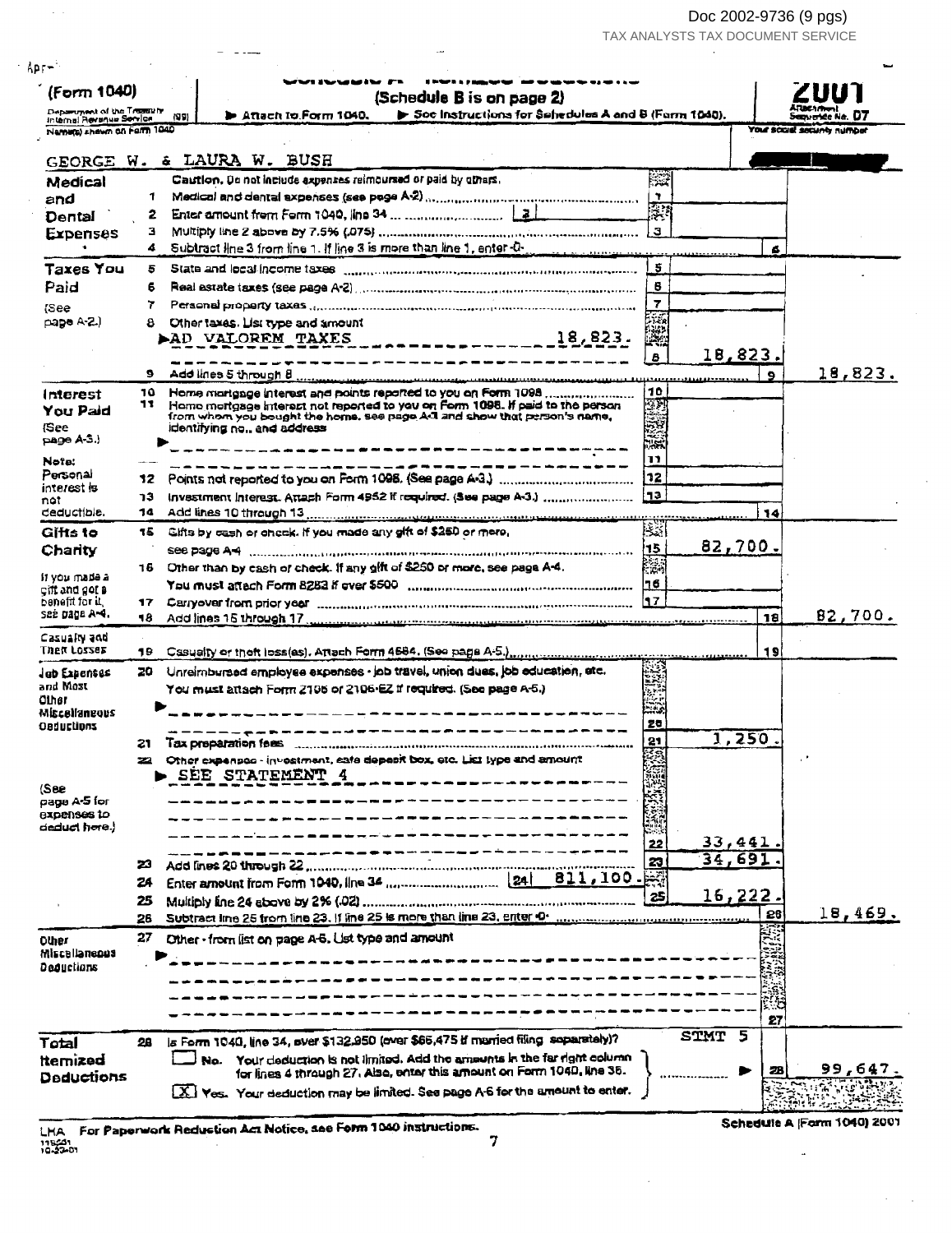$04/19/02$  FRI 14:56 FAX

Apr=liv-

04/18/2002 THU 15:03 FAX

Doc 2002-9736 (9 pgs) TAX ANALYSTS TAX DOCUMENT SERVICE

2005 **@005** 

| Namidal shown on Form 1940. Do not enter name and besite assuming number if shown on page 5, |
|----------------------------------------------------------------------------------------------|
|                                                                                              |

GEORGE W. & LAURA W. BUSH

 $\frac{1}{2}$ Your social ascunty number Ť Ŧ

|  |  | <b>Schadule B - Interest and Ordinary Dividends</b> |
|--|--|-----------------------------------------------------|

 $\mathbb{R}$ 

## Attaenment<br>Segyensz iva, 08

| Part I                                             | 1 List name of payer. If any interest is from a sellur-financed mortgage and the buyer used the                             |                | Amouni           |
|----------------------------------------------------|-----------------------------------------------------------------------------------------------------------------------------|----------------|------------------|
| Interest                                           | property as a personal residence, see page B-1 and list this interest first. Also, show that                                |                |                  |
|                                                    | buyer's social security number and address >                                                                                |                |                  |
|                                                    | BANK ONE                                                                                                                    |                | 54.              |
|                                                    | WELLS FARGO BANK TEXAS                                                                                                      |                | 120.             |
|                                                    | BANK OF AMERICA                                                                                                             |                | 50.              |
| Note: 11 you                                       | THE LONE STAR TRUST<br>FROM K-1<br>$\equiv$                                                                                 |                | 435,034.         |
| received a Form<br>109 <del>9 INT</del> ,          | FROM K-1<br>GWB RANGERS CORP.                                                                                               |                | 6,176.           |
| Form 1099-OID.                                     | - NORTHERN TRUST CO AS TRUSTEE<br>FROM K-l                                                                                  | 1              | 4.710.           |
| or substitute<br>statement from                    | FROM K-1<br>- HENRY G. FREEMAN JR TRUST                                                                                     |                | 293.             |
| a brokarane firm,<br>list the firm's               |                                                                                                                             |                |                  |
| name as the                                        |                                                                                                                             |                |                  |
| payer and enler<br>the total interest              |                                                                                                                             |                |                  |
| shown on that                                      |                                                                                                                             |                |                  |
| łom.                                               |                                                                                                                             |                |                  |
|                                                    | $\sim$                                                                                                                      |                |                  |
|                                                    |                                                                                                                             |                |                  |
|                                                    |                                                                                                                             |                |                  |
|                                                    | 3 Excludable interest on saries EE and I U.S. sovings bonds issued after 1989 from Form 8815.                               | $\overline{2}$ | 446, 437         |
|                                                    |                                                                                                                             | я              |                  |
|                                                    | 4 Subtract line 3 from line 2. Enter the result here and on Form 1040, line 8a                                              | 4              | 446, 437.        |
|                                                    | Note, if line a is over \$400, you must complete Part III,                                                                  |                |                  |
| Part II                                            | 5 List name of payer, include only ordinary dividends. If you received any capital gain distributions,                      |                | Amount           |
| Ordinary                                           | see the instructions for Form 1040, line 13.                                                                                |                |                  |
| Dividends                                          | THE LONE STAR TRUST<br>$FROM K-1$ -                                                                                         |                | 14,359.          |
|                                                    | - GWB RANGERS CORP.<br>FROM K-1                                                                                             |                | 2.033            |
|                                                    | - NORTHERN TRUST CO AS TRUSTEE<br>FROM K-1                                                                                  |                | 15,706.          |
|                                                    | PROM K-1<br>- HENRY G. FREEMAN JR TRUST                                                                                     |                | 11,707           |
| Note: if you                                       |                                                                                                                             |                |                  |
| re <del>ceiv</del> ed <b>a Form</b><br>1099-DIV or |                                                                                                                             |                |                  |
| substitute                                         |                                                                                                                             |                |                  |
| stalome <b>nt from</b><br>a brokerage firm.        |                                                                                                                             |                |                  |
| ist the firm's                                     |                                                                                                                             | 5              |                  |
| name as the<br>payer and enter                     |                                                                                                                             |                |                  |
| the ardinary                                       |                                                                                                                             |                |                  |
| dividends shown<br>on that form.                   |                                                                                                                             |                |                  |
|                                                    |                                                                                                                             |                |                  |
|                                                    |                                                                                                                             |                |                  |
|                                                    |                                                                                                                             |                |                  |
|                                                    |                                                                                                                             |                |                  |
|                                                    |                                                                                                                             |                |                  |
|                                                    |                                                                                                                             |                |                  |
|                                                    |                                                                                                                             |                |                  |
|                                                    | Add the amounts on line 5. Enter the total here and on Form 1040, line 9                                                    | ٥              | 43,805.          |
|                                                    | Note, If line 6 is over \$400, you must complete Part !!!.                                                                  |                |                  |
| Part III                                           | You must complete this part if you (a) had over \$400 of taxable interest or ordinary dividends; (b) had a foreign account; |                | <b>Yes</b><br>No |
| Foreign                                            | or (c) received a distribution from, or were a grantor of, or a transferor to, a foreign trust.                             |                |                  |
| <b>Accounts</b>                                    | 7a At any time during 2001, did you have an interest in or a signature or other authority over a financial                  |                | L ta             |
| and                                                | account in a foreign country, such as a bank account, securities account, or other financial occount?                       |                | х                |
| Trusts                                             | h It Yes," enter the name of the foreign country                                                                            |                |                  |
|                                                    | During 2001, did you recaive a distribution from, or were you the grantor of, or transferor to, a foreign trus t?<br>8.     |                |                  |
| $^{127501}_{10-22.01}$                             |                                                                                                                             |                | x                |

LHA For Paperwork Reduction Act Notice, see Form 1040 instructions.

Schedule B (Form 1040) 2001

 $\mathbf S$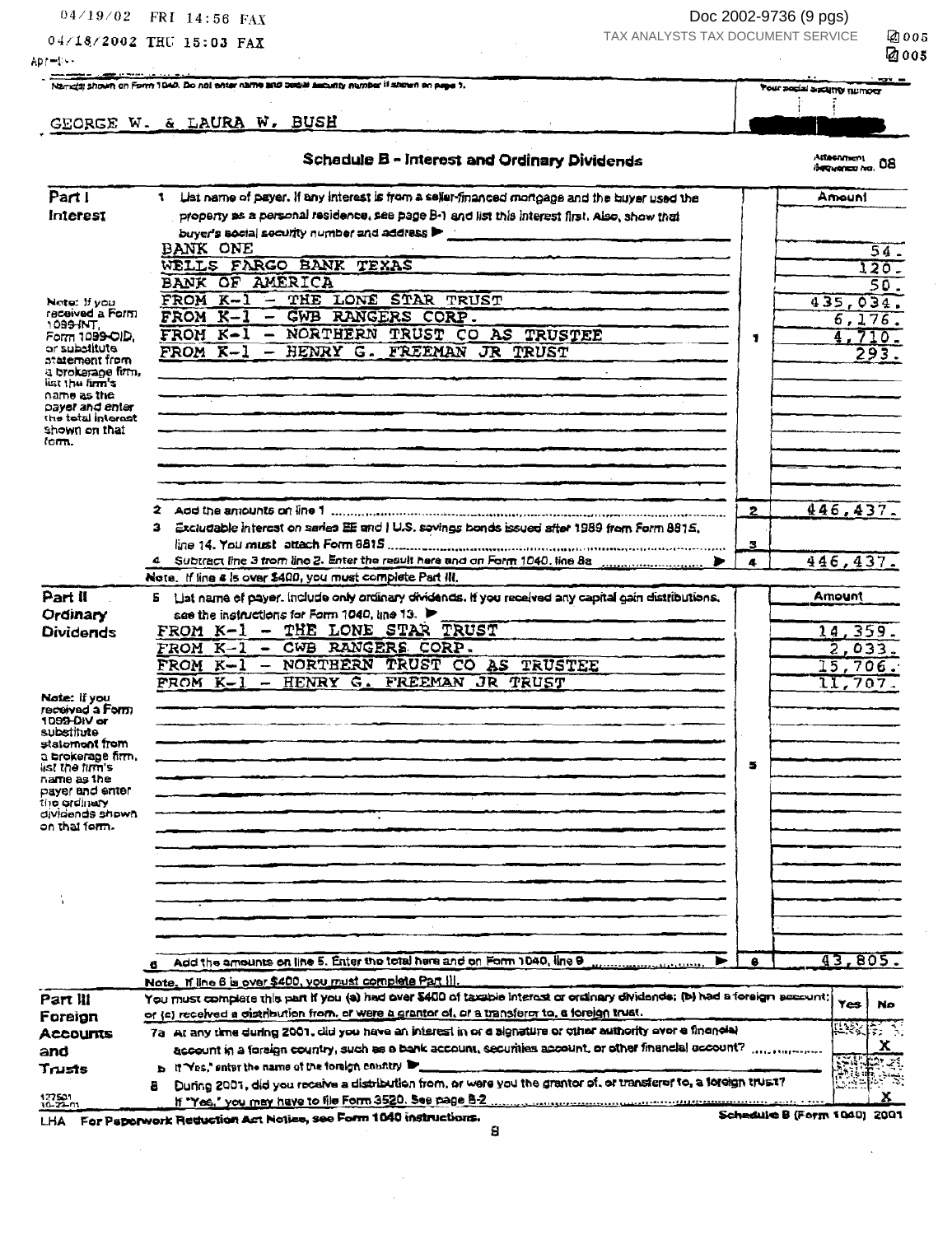| <b>SCHEDULE C-EZ</b>                                             |                                                                                                                                                                                                                                |                              |                                    |                             |
|------------------------------------------------------------------|--------------------------------------------------------------------------------------------------------------------------------------------------------------------------------------------------------------------------------|------------------------------|------------------------------------|-----------------------------|
|                                                                  | <b>Net Profit From Business</b>                                                                                                                                                                                                |                              | DMS No. 1546-0074                  |                             |
| (Form 1040)                                                      | - (Sole Propristorship) -<br>Parlnerships, joint ventures, etc., must tile Form 1085 or 1085-B.                                                                                                                                |                              |                                    |                             |
| , Department of Ins Treasery<br>(99)<br>Internal Revenue Service | Anach to Form 1040 or 1041. > See instructions.                                                                                                                                                                                |                              | <b>SRUGHOR No. DOA</b>             |                             |
| Name of proprietor                                               |                                                                                                                                                                                                                                |                              | Social security number (SSN)       |                             |
| GEORGE W. BUSH                                                   |                                                                                                                                                                                                                                |                              |                                    |                             |
| Part <sup>1</sup>                                                | <b>General Information</b>                                                                                                                                                                                                     |                              |                                    |                             |
|                                                                  |                                                                                                                                                                                                                                |                              |                                    |                             |
|                                                                  | Had business expenses of \$2,500 or<br>Had no employees during the year.<br>less.                                                                                                                                              |                              |                                    |                             |
| You May Use                                                      | Are not required to file Form 4562.<br>Depreciation and Amortization, for this<br>Use the cash method of acccounting.                                                                                                          |                              |                                    |                             |
| Schedule C-EZ-                                                   | business. See the instructions for                                                                                                                                                                                             |                              |                                    |                             |
| Instead of                                                       | Schedule C, line 13, on page C-3 to<br>● Did not have an inventory at any<br>tind out if you must file.<br>time during the year.                                                                                               |                              |                                    |                             |
| Schedule C<br>Only If You:                                       | And You:<br>Do not deduct expenses for                                                                                                                                                                                         |                              |                                    |                             |
|                                                                  | Did not have a net loss from your<br>business use of your home.<br>DuSiness.                                                                                                                                                   |                              |                                    |                             |
|                                                                  | De not have prior year unallowed                                                                                                                                                                                               |                              |                                    |                             |
|                                                                  | passive activity losses from this<br>Had only one business as a sole<br>business.<br>. atsirdor.                                                                                                                               |                              |                                    |                             |
|                                                                  |                                                                                                                                                                                                                                |                              |                                    |                             |
| А                                                                | Principal business or profession, including product or service                                                                                                                                                                 |                              | B Enter code from pages C-7 & 8    |                             |
| OIL & GAS PRODUCTION                                             |                                                                                                                                                                                                                                | $\blacktriangleright$ 211110 |                                    |                             |
| с<br>THE LONE STAR TRUST                                         | Business name. If no separate business name, leave blank.                                                                                                                                                                      |                              | Q Employer ID number (EIN), it any |                             |
| P.O. BOX 3362<br>City, town or post office, state, and ZIP code  |                                                                                                                                                                                                                                |                              |                                    |                             |
| MIDLAND, TX 79701                                                |                                                                                                                                                                                                                                |                              |                                    |                             |
|                                                                  | <b>Figure Your Net Profit</b>                                                                                                                                                                                                  |                              |                                    |                             |
| Part if                                                          |                                                                                                                                                                                                                                |                              |                                    |                             |
|                                                                  | Gross receipts. Caution. If this income was reported to you on Form W-2 and the 'Statutory employee"<br>box on that form wes checked, see Statutory Employees in the instructions for Schadule C, line 1, on                   |                              |                                    |                             |
|                                                                  |                                                                                                                                                                                                                                |                              |                                    |                             |
| 2                                                                |                                                                                                                                                                                                                                |                              |                                    | 155.                        |
|                                                                  | Total expenses. If more than \$2,500, you must use Schedule C. Sec instructions  SEE STATEMENT 7                                                                                                                               |                              |                                    | 71.                         |
|                                                                  | Net profil. Subtract line 2 from line 1, it less than zero, you must use Schedule C. Enter on Form 1040, fine 12, and                                                                                                          |                              |                                    |                             |
|                                                                  | also on Schedule SE, fine 2. (Statutory employees do not report tris amount on Schedule SE, line 2. Estates and                                                                                                                |                              |                                    |                             |
|                                                                  |                                                                                                                                                                                                                                | э                            |                                    | 84.                         |
|                                                                  | Information on Your Vehicle. Complete this part only if you are claiming car or truck expenses on line 2.                                                                                                                      |                              |                                    |                             |
| <b>Part RIS</b>                                                  | When did you place your vahicle in service for business purposes? (month, day, year)                                                                                                                                           |                              |                                    |                             |
|                                                                  | Of the total number of miles you drove your vehicle during 2001, enter the number of miles you used your vehicle for:                                                                                                          |                              |                                    |                             |
| Susiness<br>a                                                    | c Other community of Community of Community of Other community of Other community of Community of Community of Community of Community of Community of Community of Community of Community of Community of Community of Communi |                              |                                    |                             |
|                                                                  | Do you (or your spouse) have another vehicle available for personal use? concernational continuum concernation and meaning of the yes                                                                                          |                              |                                    |                             |
|                                                                  |                                                                                                                                                                                                                                |                              |                                    |                             |
| 81                                                               |                                                                                                                                                                                                                                |                              |                                    |                             |
| b                                                                | For Paperwork Reduction Act Notice, see Form 1040 instructions.                                                                                                                                                                |                              |                                    | J No<br>J Na<br>نγ آ<br>No. |

 $\sim$ 

 $\sim$   $\sim$ 

 $\mathcal{L}(\mathcal{A})$  and  $\mathcal{L}(\mathcal{A})$  .

 $\frac{1}{2}$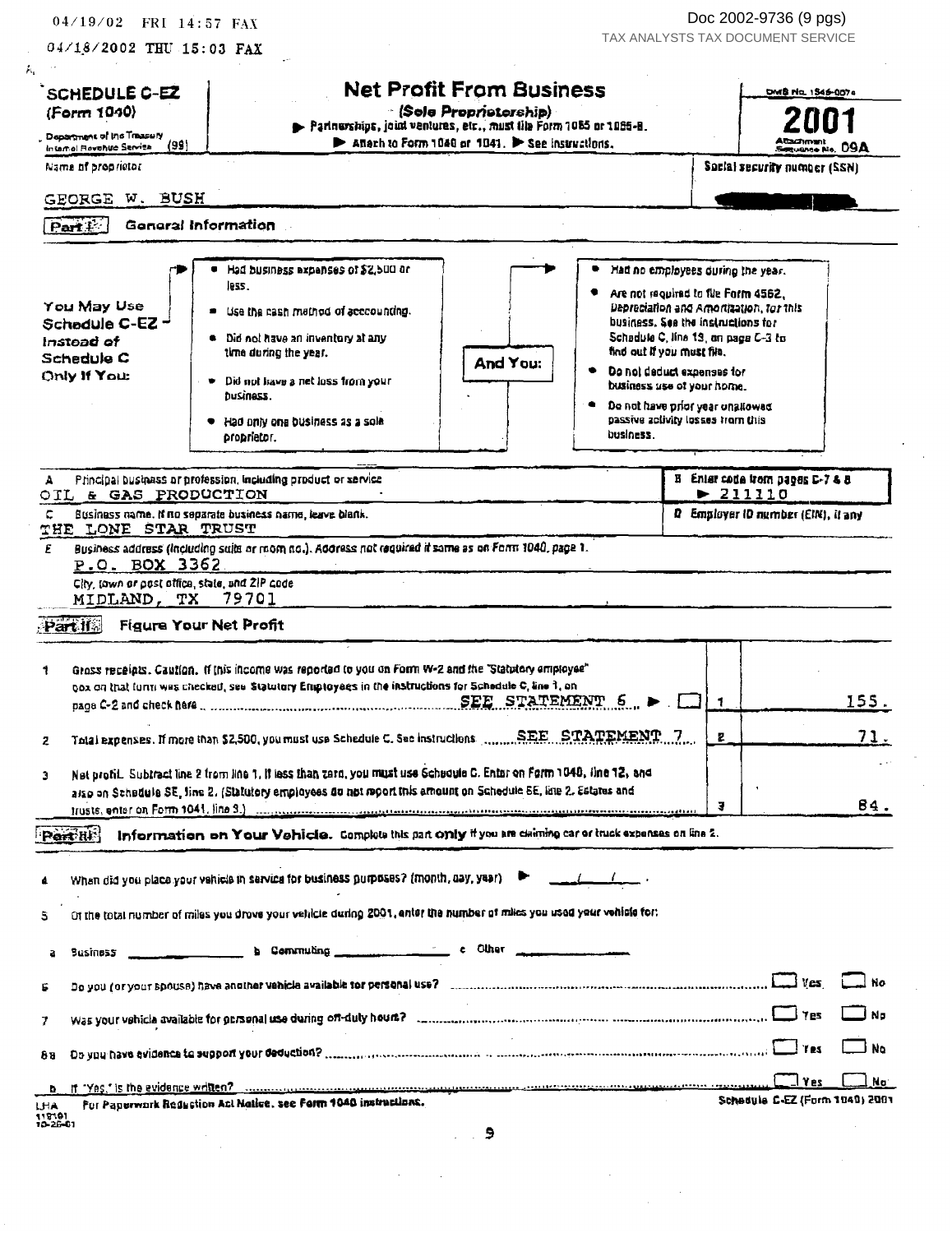TAX ANALYSTS TAX DOCUMENT SERVICE  $\hat{\mathcal{L}}$ 

| (Form 1040)<br><b>Department of the Troppury</b>                                                                                                                             |                                              |    | Capital Quilo aliu Luboco                    |                                |    |                                             |                                                                                                                                                                                                                              |
|------------------------------------------------------------------------------------------------------------------------------------------------------------------------------|----------------------------------------------|----|----------------------------------------------|--------------------------------|----|---------------------------------------------|------------------------------------------------------------------------------------------------------------------------------------------------------------------------------------------------------------------------------|
| Attach to Form 1040.<br>injenal Revanue Sarsico (99)<br>Normal shown on Form 1040                                                                                            |                                              |    | See Instructions for Schedule D (Form 1040). |                                |    |                                             | Seguanga No.<br>Your social security number                                                                                                                                                                                  |
| GEORGE W. & LAURA W. BUSH                                                                                                                                                    |                                              |    |                                              |                                |    |                                             |                                                                                                                                                                                                                              |
| Partis: Short-Term Capital Gains and Losses - Assets Held One Year or Less                                                                                                   |                                              |    |                                              |                                |    |                                             |                                                                                                                                                                                                                              |
| (2) Description of property<br>Example 100 Sn, RYZ Ce.)                                                                                                                      | (D) Data<br><b>Boguired</b><br>(C) Date note |    | (8) Sales price                              | $\{a\}$ Casi of<br>other basis |    | (!) Gain or (loss)<br>Subirect (w) from (d) | ES REX 1                                                                                                                                                                                                                     |
|                                                                                                                                                                              |                                              |    |                                              |                                |    |                                             |                                                                                                                                                                                                                              |
|                                                                                                                                                                              |                                              |    |                                              |                                |    |                                             |                                                                                                                                                                                                                              |
|                                                                                                                                                                              |                                              |    |                                              |                                |    |                                             |                                                                                                                                                                                                                              |
|                                                                                                                                                                              |                                              |    |                                              |                                |    |                                             |                                                                                                                                                                                                                              |
|                                                                                                                                                                              |                                              |    |                                              |                                |    |                                             |                                                                                                                                                                                                                              |
| 3 Total short-term sales price amounts.                                                                                                                                      |                                              | 2  |                                              |                                |    |                                             |                                                                                                                                                                                                                              |
|                                                                                                                                                                              |                                              | э  |                                              |                                |    |                                             |                                                                                                                                                                                                                              |
| 4 Short-term gain from Form 6252 and short-term gain or (loss)<br>from Forms 4684, 6781, and 8824                                                                            |                                              |    |                                              |                                | 4  |                                             |                                                                                                                                                                                                                              |
| 5 Net short-term gain or (loss) from partnerships, S corporations, estates, and trusts<br>from Schedule(s) K.1 Entertainment of the SEE STATEMENT 8                          |                                              |    |                                              |                                | 5  | 591,360.                                    |                                                                                                                                                                                                                              |
| 6 Shoretern capital loss carryover. Enter the amount, if any, from line 8 of your<br>2000 Capital Loss Carryover Worksheet manufacture communication continuum communication |                                              |    |                                              |                                | 6  |                                             |                                                                                                                                                                                                                              |
|                                                                                                                                                                              |                                              |    |                                              |                                |    |                                             | 植叶花绿红素                                                                                                                                                                                                                       |
| 7 Net short-term capital gain or (loss). Combine lines 1 through 6 in column (f)-                                                                                            |                                              |    |                                              |                                | 7  |                                             | <91,360. ※◎浪漫激光                                                                                                                                                                                                              |
|                                                                                                                                                                              |                                              |    |                                              |                                |    |                                             |                                                                                                                                                                                                                              |
| (2) Description of property                                                                                                                                                  | (b) Daie<br><i><b>Scoulmed</b></i>           |    |                                              | (B) Caster                     |    | (I) Gain or (Ioss)                          |                                                                                                                                                                                                                              |
| Partifi Long-Term Capital Gains and Losses - Assets Held More Than One Year<br>(Example: 100 sA, XYZ DoJ                                                                     | (D) Data sata                                |    | $(0)$ Sales price                            | other besis                    |    | Subtract (a) from (d)                       | $01$ ( $055$ ) $-$<br><b>Stainst.</b> Darow)                                                                                                                                                                                 |
|                                                                                                                                                                              |                                              |    |                                              |                                |    |                                             |                                                                                                                                                                                                                              |
|                                                                                                                                                                              |                                              |    |                                              |                                |    |                                             |                                                                                                                                                                                                                              |
|                                                                                                                                                                              |                                              |    |                                              |                                |    |                                             |                                                                                                                                                                                                                              |
|                                                                                                                                                                              |                                              |    |                                              |                                |    |                                             |                                                                                                                                                                                                                              |
|                                                                                                                                                                              |                                              |    |                                              |                                |    |                                             |                                                                                                                                                                                                                              |
|                                                                                                                                                                              |                                              | Ð  |                                              |                                |    |                                             |                                                                                                                                                                                                                              |
| Total long-term sales price amounts.                                                                                                                                         |                                              | 10 |                                              |                                |    |                                             |                                                                                                                                                                                                                              |
|                                                                                                                                                                              |                                              |    |                                              |                                | 11 |                                             |                                                                                                                                                                                                                              |
|                                                                                                                                                                              |                                              |    |                                              |                                | 12 | $55,126$ .                                  |                                                                                                                                                                                                                              |
|                                                                                                                                                                              |                                              |    |                                              |                                |    |                                             |                                                                                                                                                                                                                              |
| Long-term capital loss carryover. Enter in both columns (f) and (g) the amount. If any, from                                                                                 |                                              |    |                                              |                                | 13 |                                             |                                                                                                                                                                                                                              |
| ling 13 of your 2000 Capital Loss Carryover Worksheet manufacturer control control control control control of                                                                |                                              |    |                                              |                                | 14 |                                             |                                                                                                                                                                                                                              |
| 11 Gain from Form 4797. Part I; long4omi gain from Forms 2439 and 6252; and<br>12 Net long-term gain or (loss) from partnerships, 8 corporations, estates, and trusts        |                                              |    |                                              |                                | 16 |                                             | (n) 28% rate gain                                                                                                                                                                                                            |
| Nat leng-term capital gain or (less). Combine lines 6 through 14 in column (1)                                                                                               |                                              |    |                                              |                                | 78 | 55,126.<br><b>THERMISSICS</b>               | $\mathcal{L}^{\mathcal{L}}\left( \mathcal{L}^{\mathcal{L}}_{\mathcal{L}^{\mathcal{L}}} \right) = \mathcal{L}^{\mathcal{L}}_{\mathcal{L}^{\mathcal{L}}} \left( \mathcal{L}^{\mathcal{L}}_{\mathcal{L}^{\mathcal{L}}} \right)$ |

Reduction Ac ap

12051110-26-01

 $\cdot$ 

سياستنبذ

 $\sim$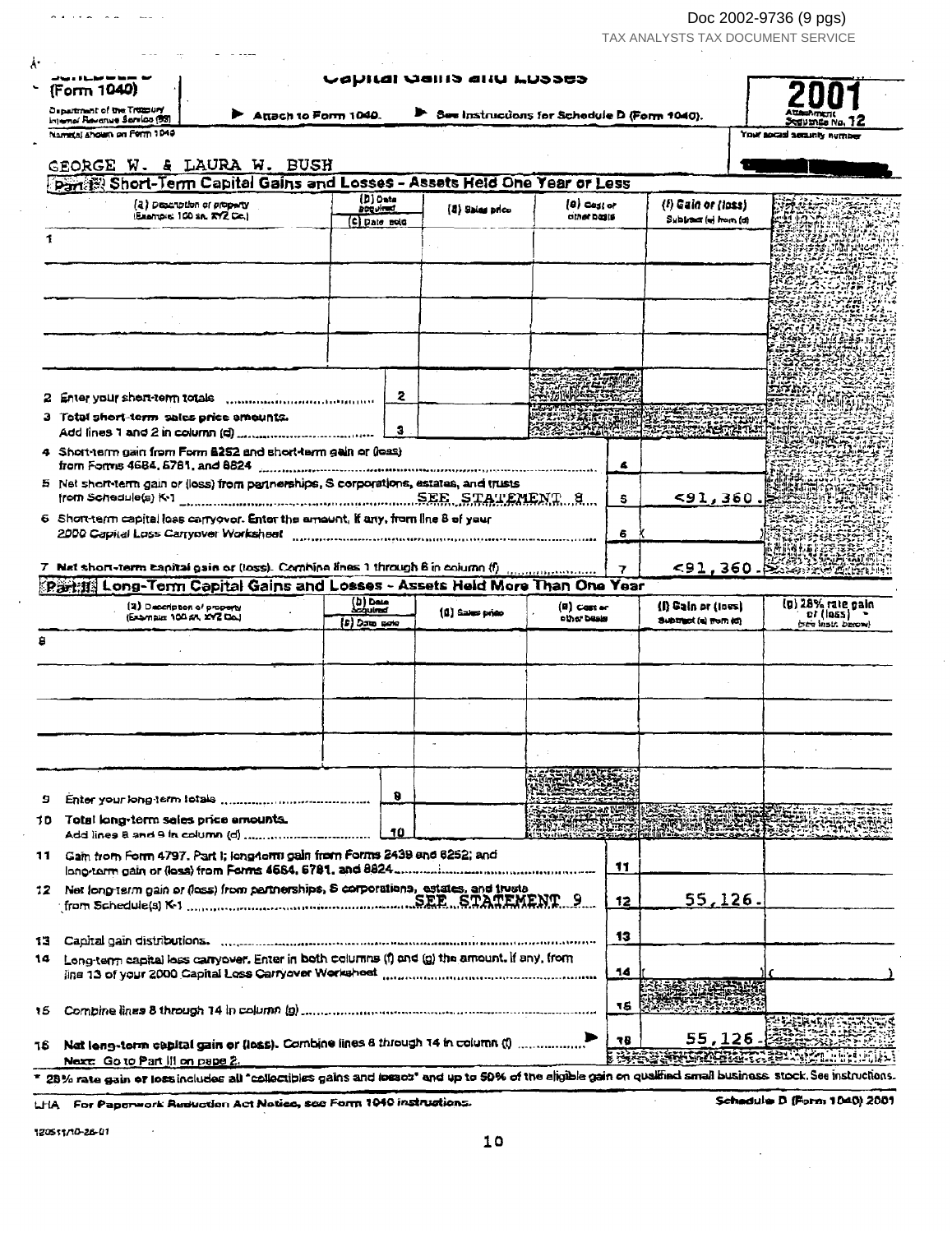Doc 2002-9736 (9 pgs)<br>TAX ANALYSTS TAX DOCUMENT SERVICE

| SCHEDULE E                                                  |                                                                                                                                                                                                                            |                                   | Supplemental Income and Loss                                                                         |            |                            |                                                                                        |                       | OMB No. 1545-0074            |
|-------------------------------------------------------------|----------------------------------------------------------------------------------------------------------------------------------------------------------------------------------------------------------------------------|-----------------------------------|------------------------------------------------------------------------------------------------------|------------|----------------------------|----------------------------------------------------------------------------------------|-----------------------|------------------------------|
| (Form 1040)                                                 |                                                                                                                                                                                                                            |                                   | (From rental real estate, royalties, partnerships,<br>S corporations, estates, trusts, REMICs, etc.) |            |                            |                                                                                        |                       |                              |
| Department of the Treasury<br>Intornal Revenue Service (99) |                                                                                                                                                                                                                            | Afiach in Form 1040 or Form 1041. |                                                                                                      |            |                            | See instructions for Schedule E (Form 1040).                                           |                       | ARpenment<br>Serpence No. 13 |
| Name(s) shown on return                                     |                                                                                                                                                                                                                            |                                   |                                                                                                      |            |                            |                                                                                        |                       | Your social security number  |
|                                                             | GEORGE W. & LAURA W. BUSH                                                                                                                                                                                                  |                                   |                                                                                                      |            |                            |                                                                                        |                       |                              |
| Part I                                                      | Income or Loss From Rental Real Estate and Royalties New. If you are in the business of renting personal property, use                                                                                                     |                                   |                                                                                                      |            |                            |                                                                                        |                       |                              |
|                                                             | Schedule C of C-EZ (see page E-1), Report farm rental income or loss from Form 4835 on pape 2, line 39.                                                                                                                    |                                   |                                                                                                      |            |                            |                                                                                        |                       |                              |
|                                                             | Show the kind and location of each rental regi estate property:                                                                                                                                                            |                                   |                                                                                                      |            |                            | 2 For each rental real estate property listed                                          |                       | Yes<br>No.                   |
| Δ                                                           |                                                                                                                                                                                                                            |                                   |                                                                                                      |            |                            | on line 1, did you or your family use it<br>during the tax year for personal purposes. |                       |                              |
|                                                             | THE LONE STAR TRUST - ROYALTY                                                                                                                                                                                              |                                   |                                                                                                      |            |                            | for more than the greater of:                                                          |                       | А                            |
| $\, {\bf B}$                                                |                                                                                                                                                                                                                            |                                   |                                                                                                      |            | ● 14 days pr               |                                                                                        |                       | в                            |
| с                                                           |                                                                                                                                                                                                                            |                                   |                                                                                                      |            |                            | . 10% of the total days rented at fair<br><b>Sauley Island</b>                         |                       |                              |
|                                                             |                                                                                                                                                                                                                            |                                   |                                                                                                      |            | $(588 \text{ page } E-1.)$ |                                                                                        |                       | с                            |
| łпcomе:                                                     |                                                                                                                                                                                                                            |                                   |                                                                                                      | Properties |                            |                                                                                        |                       | Totals                       |
|                                                             |                                                                                                                                                                                                                            |                                   | Δ                                                                                                    | в          |                            | с                                                                                      |                       | (Add columns A, B, and C,)   |
|                                                             |                                                                                                                                                                                                                            | a.                                |                                                                                                      |            |                            |                                                                                        | з                     |                              |
|                                                             |                                                                                                                                                                                                                            | 4                                 | 4,944.                                                                                               |            |                            |                                                                                        | 4                     | 4,944                        |
| Expenses:                                                   |                                                                                                                                                                                                                            | s                                 |                                                                                                      |            |                            |                                                                                        | ₹ã.                   |                              |
|                                                             |                                                                                                                                                                                                                            | 6                                 |                                                                                                      |            |                            |                                                                                        |                       |                              |
|                                                             |                                                                                                                                                                                                                            | $\overline{7}$                    |                                                                                                      |            |                            |                                                                                        | 醉                     |                              |
| а                                                           |                                                                                                                                                                                                                            | В                                 |                                                                                                      |            |                            |                                                                                        | rus d<br>÷.           |                              |
| 9                                                           |                                                                                                                                                                                                                            | 9.                                |                                                                                                      |            |                            |                                                                                        |                       |                              |
| 10                                                          | Legal and other professional fees management                                                                                                                                                                               | 10                                |                                                                                                      |            |                            |                                                                                        |                       |                              |
| 71                                                          |                                                                                                                                                                                                                            | 11                                |                                                                                                      |            |                            |                                                                                        | Ŕ.                    |                              |
|                                                             | 12 Mortgage interest paid to banks, etc.                                                                                                                                                                                   |                                   |                                                                                                      |            |                            |                                                                                        |                       |                              |
|                                                             |                                                                                                                                                                                                                            | 12<br>13                          |                                                                                                      |            |                            |                                                                                        | 12                    |                              |
|                                                             | Repairs ……………………………………………                                                                                                                                                                                                  | 74                                |                                                                                                      |            |                            |                                                                                        | ak,<br>$\mathbb{F}_q$ |                              |
| 14<br>15                                                    |                                                                                                                                                                                                                            | 15                                |                                                                                                      |            |                            |                                                                                        | $\mathcal{L}$         |                              |
| 15                                                          |                                                                                                                                                                                                                            | 15                                |                                                                                                      |            |                            |                                                                                        |                       |                              |
| 17                                                          |                                                                                                                                                                                                                            | 17                                |                                                                                                      |            |                            |                                                                                        |                       |                              |
| 18 Other (list) $\blacktriangleright$                       |                                                                                                                                                                                                                            |                                   |                                                                                                      |            |                            |                                                                                        |                       |                              |
|                                                             | SEE STATEMENT 11                                                                                                                                                                                                           |                                   | ,069                                                                                                 |            |                            |                                                                                        |                       |                              |
|                                                             |                                                                                                                                                                                                                            | 18                                |                                                                                                      |            |                            |                                                                                        |                       |                              |
|                                                             |                                                                                                                                                                                                                            |                                   |                                                                                                      |            |                            |                                                                                        |                       |                              |
|                                                             |                                                                                                                                                                                                                            |                                   |                                                                                                      |            |                            |                                                                                        | ્રિકે ક               |                              |
|                                                             |                                                                                                                                                                                                                            | 19                                | 1,069.                                                                                               |            |                            |                                                                                        | 19                    | 1,069.                       |
|                                                             | 20 Depreciation expense or depletion                                                                                                                                                                                       |                                   |                                                                                                      |            |                            |                                                                                        |                       |                              |
|                                                             |                                                                                                                                                                                                                            | 20                                | 742.                                                                                                 |            |                            |                                                                                        | 20                    | 742.                         |
|                                                             | 21 Total experises, Add lines 19 and 20                                                                                                                                                                                    | 27                                | 1,811.                                                                                               |            |                            |                                                                                        | $\mathbb{R}^2$        |                              |
|                                                             | 22 Income or (loss) from rental real estate                                                                                                                                                                                |                                   |                                                                                                      |            |                            |                                                                                        |                       |                              |
|                                                             | or royalty proparties, Subtract line 21                                                                                                                                                                                    |                                   |                                                                                                      |            |                            |                                                                                        |                       |                              |
|                                                             | from line 3 (rents) or line 4 (royalties).                                                                                                                                                                                 |                                   |                                                                                                      |            |                            |                                                                                        |                       |                              |
|                                                             | if the result is a (loss), see page E-3 to<br>ting out if you must file Form 5198                                                                                                                                          | 22                                | 3,133.                                                                                               |            |                            |                                                                                        |                       |                              |
|                                                             |                                                                                                                                                                                                                            |                                   |                                                                                                      |            |                            |                                                                                        |                       |                              |
|                                                             | 23 Deductible rental real estate loss, Caution.                                                                                                                                                                            |                                   |                                                                                                      |            |                            |                                                                                        |                       |                              |
|                                                             | Your rental real estate loss on line 22 may<br>be limited. See page E-3 to find out if you                                                                                                                                 |                                   |                                                                                                      |            |                            |                                                                                        |                       |                              |
|                                                             | must file Form 8582. Real estate professionals                                                                                                                                                                             |                                   |                                                                                                      |            |                            |                                                                                        |                       |                              |
|                                                             | must complete line 42 on page 2                                                                                                                                                                                            | 23                                |                                                                                                      |            |                            |                                                                                        | 24                    | 3,133                        |
|                                                             |                                                                                                                                                                                                                            |                                   |                                                                                                      |            |                            |                                                                                        | 25                    |                              |
|                                                             | 25 Losses. Add royalty losses from line 22 and rental mallestate lesses from line 23. Enter total losses here<br>26 Total rental real estate and royalty income or (inss). Combine lines 24 and 25, Enter the result here. |                                   |                                                                                                      |            |                            |                                                                                        |                       |                              |
|                                                             | If Parts II, III, IV, and line 39 on page 2 do not apply to you, also enter this amount on Form 1040,                                                                                                                      |                                   |                                                                                                      |            |                            |                                                                                        |                       |                              |
|                                                             | time 17. Otherwise, include this emount in the total on line 40 on page 2.                                                                                                                                                 |                                   |                                                                                                      |            |                            |                                                                                        | 28                    | 3,133.                       |

LHA For Paperwork Reduction Art Notice, see Form 1040 instructions.

 $\omega_{\rm{eff}}$  , and  $\omega_{\rm{eff}}$ 

 $\bar{\beta}$ 

Schedule E (Farm 1040) 2001

 $\ddot{\phantom{a}}$ 

 $\ddot{\phantom{a}}$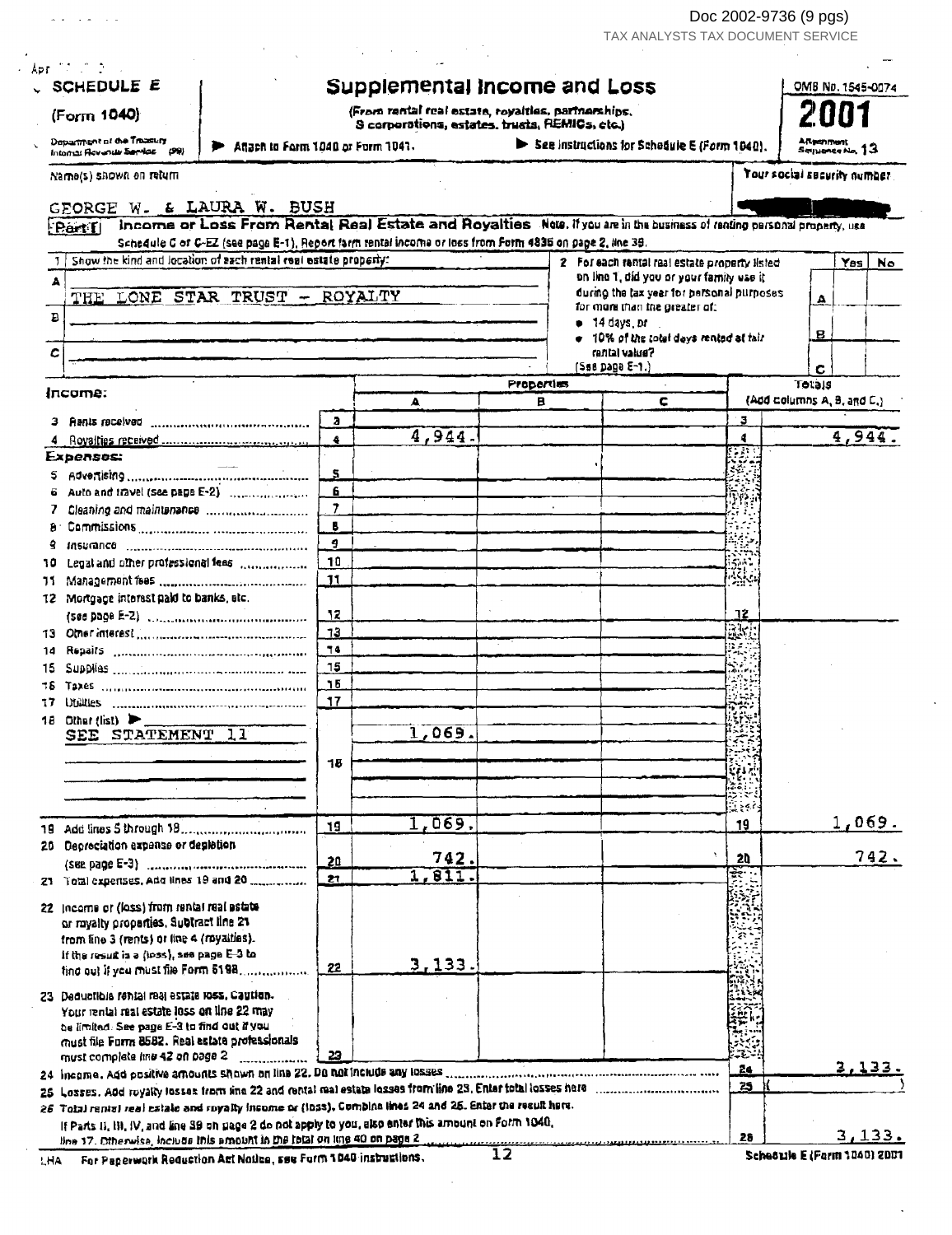Doc 2002-9736 (9 pgs)<br>TAX ANALYSTS TAX DOCUMENT SERVICE

| 17 Combine lines 7 and 16 and enter the result. If a loss, go to line 18. If a gain, enter the gain on Form 1040,<br>17<br>Next: . If both lines 16 and 17 are gains and Form 1040, line 39, is more than zero, complete Part IV below.<br>$\bullet$ Otherwise, skip the rest of Schedule D and complete Form 1040.<br>18 If time 17 is a loss, enter here and on Form 1040, line 13, the smaller of (a) that loss or<br>18<br>Next: $\bullet$ If the loss on line 17 is more than the loss on line 18 or If Form 1040, line 37, is less than zero.<br>skip Part IV below and complete the Capital Loss Carryovar Workshoet on page D-6 of the<br>instructions before completing the rest of Form 1040.<br>SEE STATEMENT 10<br>Otherwise, skip Part IV below and complete the rast of Form 1040.<br>Part IV: Tax Computation Using Maximum Capital Gains Rates<br>19 Enter your unrecaptured section 1250 gain, if any,<br>from line 17 of the worksheet on page D-7 of the<br>19<br>If tine 15 or line 19 is more than zero, complete the worksheet on page D-9<br>of the instructions to figure the amount to enter on lines 22, 29, and 40<br>balow, and skip all other lines below. Otherwise, go to line 20.<br>20<br>20 Enter your taxable income from Form 1040, line 39<br>21 Enter the smaller of line 15 or line 17<br>121<br>22 If you are deducting investment interest expanse<br>on Form 4952, enter the amount from Form 4952,<br>23<br>24<br>25 Figure the tax on the amount on line 24. Use the Tax Table or Tax Rate Schadules, whichever applies<br>26<br>26 Enter the smaller of.<br>● The amount on line 20 or<br>. \$45,200 if married filing jointly or qualifying widow(er):<br>\$27,050 if single:<br>26<br>\$35,250 it head of household: or<br>\$22,600 if married filing separately<br>It fine 26 is greater than line 24, go to line 27. Otherwise, skip lines 27<br>through 33 and go to line 34.<br>27<br>27<br>28<br>Subtract line 27 from line 26. If zero or less, enter 0- and go to line 34<br>28<br>Enter your qualified S-year gain, if any, from line 7<br>29<br>ž<br>30<br>31<br>31<br>Subtract (ine 30 from line 2B suppressive communication communication 22<br>32<br>33<br>If the amounts on lines 23 and 28 are the same, skip lines 34 through 37 and go to line 38.<br>34<br>$\overline{\text{ss}}$<br>35<br> 36 <br>żе.<br>36<br>37<br>37<br>30<br>Add tines 25, 31, 33, and 37 <b>Commission Contract Contract Contract Contract Contract Contract Contract Contract Contract Contract Contract Contract Contract Contract Contract Contract Contract Contract Contract Contract C</b><br>38<br>38<br>Figure the tax on the amount on line 20, Use the Tax Table or Tax Rate Schedules, whichever applies community<br>39.<br>40 Tax on all taxable income (including capital gains). Enter the smaller of line 38 or line 39 here and on<br>40<br>Schodule D (Form 1040) 2001<br>120512 10-28-01<br>11 | Schooler D From 10407 2001 GEORGE W. & LAURA W. BUSH<br>Partilla Taxable Gain or Deductible Loss |  |          |
|----------------------------------------------------------------------------------------------------------------------------------------------------------------------------------------------------------------------------------------------------------------------------------------------------------------------------------------------------------------------------------------------------------------------------------------------------------------------------------------------------------------------------------------------------------------------------------------------------------------------------------------------------------------------------------------------------------------------------------------------------------------------------------------------------------------------------------------------------------------------------------------------------------------------------------------------------------------------------------------------------------------------------------------------------------------------------------------------------------------------------------------------------------------------------------------------------------------------------------------------------------------------------------------------------------------------------------------------------------------------------------------------------------------------------------------------------------------------------------------------------------------------------------------------------------------------------------------------------------------------------------------------------------------------------------------------------------------------------------------------------------------------------------------------------------------------------------------------------------------------------------------------------------------------------------------------------------------------------------------------------------------------------------------------------------------------------------------------------------------------------------------------------------------------------------------------------------------------------------------------------------------------------------------------------------------------------------------------------------------------------------------------------------------------------------------------------------------------------------------------------------------------------------------------------------------------------------------------------------------------------------------------------------------------------------------------------------------------------------------------------------------------------------------------------------------------------------------------------------------------------------------------------------------------------------------------------------|--------------------------------------------------------------------------------------------------|--|----------|
|                                                                                                                                                                                                                                                                                                                                                                                                                                                                                                                                                                                                                                                                                                                                                                                                                                                                                                                                                                                                                                                                                                                                                                                                                                                                                                                                                                                                                                                                                                                                                                                                                                                                                                                                                                                                                                                                                                                                                                                                                                                                                                                                                                                                                                                                                                                                                                                                                                                                                                                                                                                                                                                                                                                                                                                                                                                                                                                                                          |                                                                                                  |  |          |
|                                                                                                                                                                                                                                                                                                                                                                                                                                                                                                                                                                                                                                                                                                                                                                                                                                                                                                                                                                                                                                                                                                                                                                                                                                                                                                                                                                                                                                                                                                                                                                                                                                                                                                                                                                                                                                                                                                                                                                                                                                                                                                                                                                                                                                                                                                                                                                                                                                                                                                                                                                                                                                                                                                                                                                                                                                                                                                                                                          |                                                                                                  |  | <36,234. |
|                                                                                                                                                                                                                                                                                                                                                                                                                                                                                                                                                                                                                                                                                                                                                                                                                                                                                                                                                                                                                                                                                                                                                                                                                                                                                                                                                                                                                                                                                                                                                                                                                                                                                                                                                                                                                                                                                                                                                                                                                                                                                                                                                                                                                                                                                                                                                                                                                                                                                                                                                                                                                                                                                                                                                                                                                                                                                                                                                          |                                                                                                  |  |          |
|                                                                                                                                                                                                                                                                                                                                                                                                                                                                                                                                                                                                                                                                                                                                                                                                                                                                                                                                                                                                                                                                                                                                                                                                                                                                                                                                                                                                                                                                                                                                                                                                                                                                                                                                                                                                                                                                                                                                                                                                                                                                                                                                                                                                                                                                                                                                                                                                                                                                                                                                                                                                                                                                                                                                                                                                                                                                                                                                                          |                                                                                                  |  | 3,000.   |
|                                                                                                                                                                                                                                                                                                                                                                                                                                                                                                                                                                                                                                                                                                                                                                                                                                                                                                                                                                                                                                                                                                                                                                                                                                                                                                                                                                                                                                                                                                                                                                                                                                                                                                                                                                                                                                                                                                                                                                                                                                                                                                                                                                                                                                                                                                                                                                                                                                                                                                                                                                                                                                                                                                                                                                                                                                                                                                                                                          |                                                                                                  |  |          |
|                                                                                                                                                                                                                                                                                                                                                                                                                                                                                                                                                                                                                                                                                                                                                                                                                                                                                                                                                                                                                                                                                                                                                                                                                                                                                                                                                                                                                                                                                                                                                                                                                                                                                                                                                                                                                                                                                                                                                                                                                                                                                                                                                                                                                                                                                                                                                                                                                                                                                                                                                                                                                                                                                                                                                                                                                                                                                                                                                          |                                                                                                  |  |          |
|                                                                                                                                                                                                                                                                                                                                                                                                                                                                                                                                                                                                                                                                                                                                                                                                                                                                                                                                                                                                                                                                                                                                                                                                                                                                                                                                                                                                                                                                                                                                                                                                                                                                                                                                                                                                                                                                                                                                                                                                                                                                                                                                                                                                                                                                                                                                                                                                                                                                                                                                                                                                                                                                                                                                                                                                                                                                                                                                                          |                                                                                                  |  |          |
|                                                                                                                                                                                                                                                                                                                                                                                                                                                                                                                                                                                                                                                                                                                                                                                                                                                                                                                                                                                                                                                                                                                                                                                                                                                                                                                                                                                                                                                                                                                                                                                                                                                                                                                                                                                                                                                                                                                                                                                                                                                                                                                                                                                                                                                                                                                                                                                                                                                                                                                                                                                                                                                                                                                                                                                                                                                                                                                                                          |                                                                                                  |  |          |
|                                                                                                                                                                                                                                                                                                                                                                                                                                                                                                                                                                                                                                                                                                                                                                                                                                                                                                                                                                                                                                                                                                                                                                                                                                                                                                                                                                                                                                                                                                                                                                                                                                                                                                                                                                                                                                                                                                                                                                                                                                                                                                                                                                                                                                                                                                                                                                                                                                                                                                                                                                                                                                                                                                                                                                                                                                                                                                                                                          |                                                                                                  |  |          |
|                                                                                                                                                                                                                                                                                                                                                                                                                                                                                                                                                                                                                                                                                                                                                                                                                                                                                                                                                                                                                                                                                                                                                                                                                                                                                                                                                                                                                                                                                                                                                                                                                                                                                                                                                                                                                                                                                                                                                                                                                                                                                                                                                                                                                                                                                                                                                                                                                                                                                                                                                                                                                                                                                                                                                                                                                                                                                                                                                          |                                                                                                  |  |          |
|                                                                                                                                                                                                                                                                                                                                                                                                                                                                                                                                                                                                                                                                                                                                                                                                                                                                                                                                                                                                                                                                                                                                                                                                                                                                                                                                                                                                                                                                                                                                                                                                                                                                                                                                                                                                                                                                                                                                                                                                                                                                                                                                                                                                                                                                                                                                                                                                                                                                                                                                                                                                                                                                                                                                                                                                                                                                                                                                                          |                                                                                                  |  |          |
|                                                                                                                                                                                                                                                                                                                                                                                                                                                                                                                                                                                                                                                                                                                                                                                                                                                                                                                                                                                                                                                                                                                                                                                                                                                                                                                                                                                                                                                                                                                                                                                                                                                                                                                                                                                                                                                                                                                                                                                                                                                                                                                                                                                                                                                                                                                                                                                                                                                                                                                                                                                                                                                                                                                                                                                                                                                                                                                                                          |                                                                                                  |  |          |
|                                                                                                                                                                                                                                                                                                                                                                                                                                                                                                                                                                                                                                                                                                                                                                                                                                                                                                                                                                                                                                                                                                                                                                                                                                                                                                                                                                                                                                                                                                                                                                                                                                                                                                                                                                                                                                                                                                                                                                                                                                                                                                                                                                                                                                                                                                                                                                                                                                                                                                                                                                                                                                                                                                                                                                                                                                                                                                                                                          |                                                                                                  |  |          |
|                                                                                                                                                                                                                                                                                                                                                                                                                                                                                                                                                                                                                                                                                                                                                                                                                                                                                                                                                                                                                                                                                                                                                                                                                                                                                                                                                                                                                                                                                                                                                                                                                                                                                                                                                                                                                                                                                                                                                                                                                                                                                                                                                                                                                                                                                                                                                                                                                                                                                                                                                                                                                                                                                                                                                                                                                                                                                                                                                          |                                                                                                  |  |          |
|                                                                                                                                                                                                                                                                                                                                                                                                                                                                                                                                                                                                                                                                                                                                                                                                                                                                                                                                                                                                                                                                                                                                                                                                                                                                                                                                                                                                                                                                                                                                                                                                                                                                                                                                                                                                                                                                                                                                                                                                                                                                                                                                                                                                                                                                                                                                                                                                                                                                                                                                                                                                                                                                                                                                                                                                                                                                                                                                                          |                                                                                                  |  |          |
|                                                                                                                                                                                                                                                                                                                                                                                                                                                                                                                                                                                                                                                                                                                                                                                                                                                                                                                                                                                                                                                                                                                                                                                                                                                                                                                                                                                                                                                                                                                                                                                                                                                                                                                                                                                                                                                                                                                                                                                                                                                                                                                                                                                                                                                                                                                                                                                                                                                                                                                                                                                                                                                                                                                                                                                                                                                                                                                                                          |                                                                                                  |  |          |
|                                                                                                                                                                                                                                                                                                                                                                                                                                                                                                                                                                                                                                                                                                                                                                                                                                                                                                                                                                                                                                                                                                                                                                                                                                                                                                                                                                                                                                                                                                                                                                                                                                                                                                                                                                                                                                                                                                                                                                                                                                                                                                                                                                                                                                                                                                                                                                                                                                                                                                                                                                                                                                                                                                                                                                                                                                                                                                                                                          |                                                                                                  |  |          |
|                                                                                                                                                                                                                                                                                                                                                                                                                                                                                                                                                                                                                                                                                                                                                                                                                                                                                                                                                                                                                                                                                                                                                                                                                                                                                                                                                                                                                                                                                                                                                                                                                                                                                                                                                                                                                                                                                                                                                                                                                                                                                                                                                                                                                                                                                                                                                                                                                                                                                                                                                                                                                                                                                                                                                                                                                                                                                                                                                          |                                                                                                  |  |          |
|                                                                                                                                                                                                                                                                                                                                                                                                                                                                                                                                                                                                                                                                                                                                                                                                                                                                                                                                                                                                                                                                                                                                                                                                                                                                                                                                                                                                                                                                                                                                                                                                                                                                                                                                                                                                                                                                                                                                                                                                                                                                                                                                                                                                                                                                                                                                                                                                                                                                                                                                                                                                                                                                                                                                                                                                                                                                                                                                                          |                                                                                                  |  |          |
|                                                                                                                                                                                                                                                                                                                                                                                                                                                                                                                                                                                                                                                                                                                                                                                                                                                                                                                                                                                                                                                                                                                                                                                                                                                                                                                                                                                                                                                                                                                                                                                                                                                                                                                                                                                                                                                                                                                                                                                                                                                                                                                                                                                                                                                                                                                                                                                                                                                                                                                                                                                                                                                                                                                                                                                                                                                                                                                                                          |                                                                                                  |  |          |
|                                                                                                                                                                                                                                                                                                                                                                                                                                                                                                                                                                                                                                                                                                                                                                                                                                                                                                                                                                                                                                                                                                                                                                                                                                                                                                                                                                                                                                                                                                                                                                                                                                                                                                                                                                                                                                                                                                                                                                                                                                                                                                                                                                                                                                                                                                                                                                                                                                                                                                                                                                                                                                                                                                                                                                                                                                                                                                                                                          |                                                                                                  |  |          |
|                                                                                                                                                                                                                                                                                                                                                                                                                                                                                                                                                                                                                                                                                                                                                                                                                                                                                                                                                                                                                                                                                                                                                                                                                                                                                                                                                                                                                                                                                                                                                                                                                                                                                                                                                                                                                                                                                                                                                                                                                                                                                                                                                                                                                                                                                                                                                                                                                                                                                                                                                                                                                                                                                                                                                                                                                                                                                                                                                          |                                                                                                  |  |          |
|                                                                                                                                                                                                                                                                                                                                                                                                                                                                                                                                                                                                                                                                                                                                                                                                                                                                                                                                                                                                                                                                                                                                                                                                                                                                                                                                                                                                                                                                                                                                                                                                                                                                                                                                                                                                                                                                                                                                                                                                                                                                                                                                                                                                                                                                                                                                                                                                                                                                                                                                                                                                                                                                                                                                                                                                                                                                                                                                                          |                                                                                                  |  |          |
|                                                                                                                                                                                                                                                                                                                                                                                                                                                                                                                                                                                                                                                                                                                                                                                                                                                                                                                                                                                                                                                                                                                                                                                                                                                                                                                                                                                                                                                                                                                                                                                                                                                                                                                                                                                                                                                                                                                                                                                                                                                                                                                                                                                                                                                                                                                                                                                                                                                                                                                                                                                                                                                                                                                                                                                                                                                                                                                                                          |                                                                                                  |  |          |
|                                                                                                                                                                                                                                                                                                                                                                                                                                                                                                                                                                                                                                                                                                                                                                                                                                                                                                                                                                                                                                                                                                                                                                                                                                                                                                                                                                                                                                                                                                                                                                                                                                                                                                                                                                                                                                                                                                                                                                                                                                                                                                                                                                                                                                                                                                                                                                                                                                                                                                                                                                                                                                                                                                                                                                                                                                                                                                                                                          |                                                                                                  |  |          |
|                                                                                                                                                                                                                                                                                                                                                                                                                                                                                                                                                                                                                                                                                                                                                                                                                                                                                                                                                                                                                                                                                                                                                                                                                                                                                                                                                                                                                                                                                                                                                                                                                                                                                                                                                                                                                                                                                                                                                                                                                                                                                                                                                                                                                                                                                                                                                                                                                                                                                                                                                                                                                                                                                                                                                                                                                                                                                                                                                          |                                                                                                  |  |          |
|                                                                                                                                                                                                                                                                                                                                                                                                                                                                                                                                                                                                                                                                                                                                                                                                                                                                                                                                                                                                                                                                                                                                                                                                                                                                                                                                                                                                                                                                                                                                                                                                                                                                                                                                                                                                                                                                                                                                                                                                                                                                                                                                                                                                                                                                                                                                                                                                                                                                                                                                                                                                                                                                                                                                                                                                                                                                                                                                                          |                                                                                                  |  |          |
|                                                                                                                                                                                                                                                                                                                                                                                                                                                                                                                                                                                                                                                                                                                                                                                                                                                                                                                                                                                                                                                                                                                                                                                                                                                                                                                                                                                                                                                                                                                                                                                                                                                                                                                                                                                                                                                                                                                                                                                                                                                                                                                                                                                                                                                                                                                                                                                                                                                                                                                                                                                                                                                                                                                                                                                                                                                                                                                                                          |                                                                                                  |  |          |
|                                                                                                                                                                                                                                                                                                                                                                                                                                                                                                                                                                                                                                                                                                                                                                                                                                                                                                                                                                                                                                                                                                                                                                                                                                                                                                                                                                                                                                                                                                                                                                                                                                                                                                                                                                                                                                                                                                                                                                                                                                                                                                                                                                                                                                                                                                                                                                                                                                                                                                                                                                                                                                                                                                                                                                                                                                                                                                                                                          |                                                                                                  |  |          |
|                                                                                                                                                                                                                                                                                                                                                                                                                                                                                                                                                                                                                                                                                                                                                                                                                                                                                                                                                                                                                                                                                                                                                                                                                                                                                                                                                                                                                                                                                                                                                                                                                                                                                                                                                                                                                                                                                                                                                                                                                                                                                                                                                                                                                                                                                                                                                                                                                                                                                                                                                                                                                                                                                                                                                                                                                                                                                                                                                          |                                                                                                  |  |          |
|                                                                                                                                                                                                                                                                                                                                                                                                                                                                                                                                                                                                                                                                                                                                                                                                                                                                                                                                                                                                                                                                                                                                                                                                                                                                                                                                                                                                                                                                                                                                                                                                                                                                                                                                                                                                                                                                                                                                                                                                                                                                                                                                                                                                                                                                                                                                                                                                                                                                                                                                                                                                                                                                                                                                                                                                                                                                                                                                                          |                                                                                                  |  |          |
|                                                                                                                                                                                                                                                                                                                                                                                                                                                                                                                                                                                                                                                                                                                                                                                                                                                                                                                                                                                                                                                                                                                                                                                                                                                                                                                                                                                                                                                                                                                                                                                                                                                                                                                                                                                                                                                                                                                                                                                                                                                                                                                                                                                                                                                                                                                                                                                                                                                                                                                                                                                                                                                                                                                                                                                                                                                                                                                                                          |                                                                                                  |  |          |
|                                                                                                                                                                                                                                                                                                                                                                                                                                                                                                                                                                                                                                                                                                                                                                                                                                                                                                                                                                                                                                                                                                                                                                                                                                                                                                                                                                                                                                                                                                                                                                                                                                                                                                                                                                                                                                                                                                                                                                                                                                                                                                                                                                                                                                                                                                                                                                                                                                                                                                                                                                                                                                                                                                                                                                                                                                                                                                                                                          |                                                                                                  |  |          |
|                                                                                                                                                                                                                                                                                                                                                                                                                                                                                                                                                                                                                                                                                                                                                                                                                                                                                                                                                                                                                                                                                                                                                                                                                                                                                                                                                                                                                                                                                                                                                                                                                                                                                                                                                                                                                                                                                                                                                                                                                                                                                                                                                                                                                                                                                                                                                                                                                                                                                                                                                                                                                                                                                                                                                                                                                                                                                                                                                          |                                                                                                  |  |          |
|                                                                                                                                                                                                                                                                                                                                                                                                                                                                                                                                                                                                                                                                                                                                                                                                                                                                                                                                                                                                                                                                                                                                                                                                                                                                                                                                                                                                                                                                                                                                                                                                                                                                                                                                                                                                                                                                                                                                                                                                                                                                                                                                                                                                                                                                                                                                                                                                                                                                                                                                                                                                                                                                                                                                                                                                                                                                                                                                                          |                                                                                                  |  |          |
|                                                                                                                                                                                                                                                                                                                                                                                                                                                                                                                                                                                                                                                                                                                                                                                                                                                                                                                                                                                                                                                                                                                                                                                                                                                                                                                                                                                                                                                                                                                                                                                                                                                                                                                                                                                                                                                                                                                                                                                                                                                                                                                                                                                                                                                                                                                                                                                                                                                                                                                                                                                                                                                                                                                                                                                                                                                                                                                                                          |                                                                                                  |  |          |
|                                                                                                                                                                                                                                                                                                                                                                                                                                                                                                                                                                                                                                                                                                                                                                                                                                                                                                                                                                                                                                                                                                                                                                                                                                                                                                                                                                                                                                                                                                                                                                                                                                                                                                                                                                                                                                                                                                                                                                                                                                                                                                                                                                                                                                                                                                                                                                                                                                                                                                                                                                                                                                                                                                                                                                                                                                                                                                                                                          |                                                                                                  |  |          |
|                                                                                                                                                                                                                                                                                                                                                                                                                                                                                                                                                                                                                                                                                                                                                                                                                                                                                                                                                                                                                                                                                                                                                                                                                                                                                                                                                                                                                                                                                                                                                                                                                                                                                                                                                                                                                                                                                                                                                                                                                                                                                                                                                                                                                                                                                                                                                                                                                                                                                                                                                                                                                                                                                                                                                                                                                                                                                                                                                          |                                                                                                  |  |          |
|                                                                                                                                                                                                                                                                                                                                                                                                                                                                                                                                                                                                                                                                                                                                                                                                                                                                                                                                                                                                                                                                                                                                                                                                                                                                                                                                                                                                                                                                                                                                                                                                                                                                                                                                                                                                                                                                                                                                                                                                                                                                                                                                                                                                                                                                                                                                                                                                                                                                                                                                                                                                                                                                                                                                                                                                                                                                                                                                                          |                                                                                                  |  |          |
|                                                                                                                                                                                                                                                                                                                                                                                                                                                                                                                                                                                                                                                                                                                                                                                                                                                                                                                                                                                                                                                                                                                                                                                                                                                                                                                                                                                                                                                                                                                                                                                                                                                                                                                                                                                                                                                                                                                                                                                                                                                                                                                                                                                                                                                                                                                                                                                                                                                                                                                                                                                                                                                                                                                                                                                                                                                                                                                                                          |                                                                                                  |  |          |
|                                                                                                                                                                                                                                                                                                                                                                                                                                                                                                                                                                                                                                                                                                                                                                                                                                                                                                                                                                                                                                                                                                                                                                                                                                                                                                                                                                                                                                                                                                                                                                                                                                                                                                                                                                                                                                                                                                                                                                                                                                                                                                                                                                                                                                                                                                                                                                                                                                                                                                                                                                                                                                                                                                                                                                                                                                                                                                                                                          |                                                                                                  |  |          |
|                                                                                                                                                                                                                                                                                                                                                                                                                                                                                                                                                                                                                                                                                                                                                                                                                                                                                                                                                                                                                                                                                                                                                                                                                                                                                                                                                                                                                                                                                                                                                                                                                                                                                                                                                                                                                                                                                                                                                                                                                                                                                                                                                                                                                                                                                                                                                                                                                                                                                                                                                                                                                                                                                                                                                                                                                                                                                                                                                          |                                                                                                  |  |          |
|                                                                                                                                                                                                                                                                                                                                                                                                                                                                                                                                                                                                                                                                                                                                                                                                                                                                                                                                                                                                                                                                                                                                                                                                                                                                                                                                                                                                                                                                                                                                                                                                                                                                                                                                                                                                                                                                                                                                                                                                                                                                                                                                                                                                                                                                                                                                                                                                                                                                                                                                                                                                                                                                                                                                                                                                                                                                                                                                                          |                                                                                                  |  |          |
|                                                                                                                                                                                                                                                                                                                                                                                                                                                                                                                                                                                                                                                                                                                                                                                                                                                                                                                                                                                                                                                                                                                                                                                                                                                                                                                                                                                                                                                                                                                                                                                                                                                                                                                                                                                                                                                                                                                                                                                                                                                                                                                                                                                                                                                                                                                                                                                                                                                                                                                                                                                                                                                                                                                                                                                                                                                                                                                                                          |                                                                                                  |  |          |
|                                                                                                                                                                                                                                                                                                                                                                                                                                                                                                                                                                                                                                                                                                                                                                                                                                                                                                                                                                                                                                                                                                                                                                                                                                                                                                                                                                                                                                                                                                                                                                                                                                                                                                                                                                                                                                                                                                                                                                                                                                                                                                                                                                                                                                                                                                                                                                                                                                                                                                                                                                                                                                                                                                                                                                                                                                                                                                                                                          |                                                                                                  |  |          |
|                                                                                                                                                                                                                                                                                                                                                                                                                                                                                                                                                                                                                                                                                                                                                                                                                                                                                                                                                                                                                                                                                                                                                                                                                                                                                                                                                                                                                                                                                                                                                                                                                                                                                                                                                                                                                                                                                                                                                                                                                                                                                                                                                                                                                                                                                                                                                                                                                                                                                                                                                                                                                                                                                                                                                                                                                                                                                                                                                          |                                                                                                  |  |          |
|                                                                                                                                                                                                                                                                                                                                                                                                                                                                                                                                                                                                                                                                                                                                                                                                                                                                                                                                                                                                                                                                                                                                                                                                                                                                                                                                                                                                                                                                                                                                                                                                                                                                                                                                                                                                                                                                                                                                                                                                                                                                                                                                                                                                                                                                                                                                                                                                                                                                                                                                                                                                                                                                                                                                                                                                                                                                                                                                                          |                                                                                                  |  |          |
|                                                                                                                                                                                                                                                                                                                                                                                                                                                                                                                                                                                                                                                                                                                                                                                                                                                                                                                                                                                                                                                                                                                                                                                                                                                                                                                                                                                                                                                                                                                                                                                                                                                                                                                                                                                                                                                                                                                                                                                                                                                                                                                                                                                                                                                                                                                                                                                                                                                                                                                                                                                                                                                                                                                                                                                                                                                                                                                                                          |                                                                                                  |  |          |
|                                                                                                                                                                                                                                                                                                                                                                                                                                                                                                                                                                                                                                                                                                                                                                                                                                                                                                                                                                                                                                                                                                                                                                                                                                                                                                                                                                                                                                                                                                                                                                                                                                                                                                                                                                                                                                                                                                                                                                                                                                                                                                                                                                                                                                                                                                                                                                                                                                                                                                                                                                                                                                                                                                                                                                                                                                                                                                                                                          |                                                                                                  |  |          |
|                                                                                                                                                                                                                                                                                                                                                                                                                                                                                                                                                                                                                                                                                                                                                                                                                                                                                                                                                                                                                                                                                                                                                                                                                                                                                                                                                                                                                                                                                                                                                                                                                                                                                                                                                                                                                                                                                                                                                                                                                                                                                                                                                                                                                                                                                                                                                                                                                                                                                                                                                                                                                                                                                                                                                                                                                                                                                                                                                          |                                                                                                  |  |          |
|                                                                                                                                                                                                                                                                                                                                                                                                                                                                                                                                                                                                                                                                                                                                                                                                                                                                                                                                                                                                                                                                                                                                                                                                                                                                                                                                                                                                                                                                                                                                                                                                                                                                                                                                                                                                                                                                                                                                                                                                                                                                                                                                                                                                                                                                                                                                                                                                                                                                                                                                                                                                                                                                                                                                                                                                                                                                                                                                                          |                                                                                                  |  |          |
|                                                                                                                                                                                                                                                                                                                                                                                                                                                                                                                                                                                                                                                                                                                                                                                                                                                                                                                                                                                                                                                                                                                                                                                                                                                                                                                                                                                                                                                                                                                                                                                                                                                                                                                                                                                                                                                                                                                                                                                                                                                                                                                                                                                                                                                                                                                                                                                                                                                                                                                                                                                                                                                                                                                                                                                                                                                                                                                                                          |                                                                                                  |  |          |
|                                                                                                                                                                                                                                                                                                                                                                                                                                                                                                                                                                                                                                                                                                                                                                                                                                                                                                                                                                                                                                                                                                                                                                                                                                                                                                                                                                                                                                                                                                                                                                                                                                                                                                                                                                                                                                                                                                                                                                                                                                                                                                                                                                                                                                                                                                                                                                                                                                                                                                                                                                                                                                                                                                                                                                                                                                                                                                                                                          |                                                                                                  |  |          |
|                                                                                                                                                                                                                                                                                                                                                                                                                                                                                                                                                                                                                                                                                                                                                                                                                                                                                                                                                                                                                                                                                                                                                                                                                                                                                                                                                                                                                                                                                                                                                                                                                                                                                                                                                                                                                                                                                                                                                                                                                                                                                                                                                                                                                                                                                                                                                                                                                                                                                                                                                                                                                                                                                                                                                                                                                                                                                                                                                          |                                                                                                  |  |          |
|                                                                                                                                                                                                                                                                                                                                                                                                                                                                                                                                                                                                                                                                                                                                                                                                                                                                                                                                                                                                                                                                                                                                                                                                                                                                                                                                                                                                                                                                                                                                                                                                                                                                                                                                                                                                                                                                                                                                                                                                                                                                                                                                                                                                                                                                                                                                                                                                                                                                                                                                                                                                                                                                                                                                                                                                                                                                                                                                                          |                                                                                                  |  |          |
|                                                                                                                                                                                                                                                                                                                                                                                                                                                                                                                                                                                                                                                                                                                                                                                                                                                                                                                                                                                                                                                                                                                                                                                                                                                                                                                                                                                                                                                                                                                                                                                                                                                                                                                                                                                                                                                                                                                                                                                                                                                                                                                                                                                                                                                                                                                                                                                                                                                                                                                                                                                                                                                                                                                                                                                                                                                                                                                                                          |                                                                                                  |  |          |